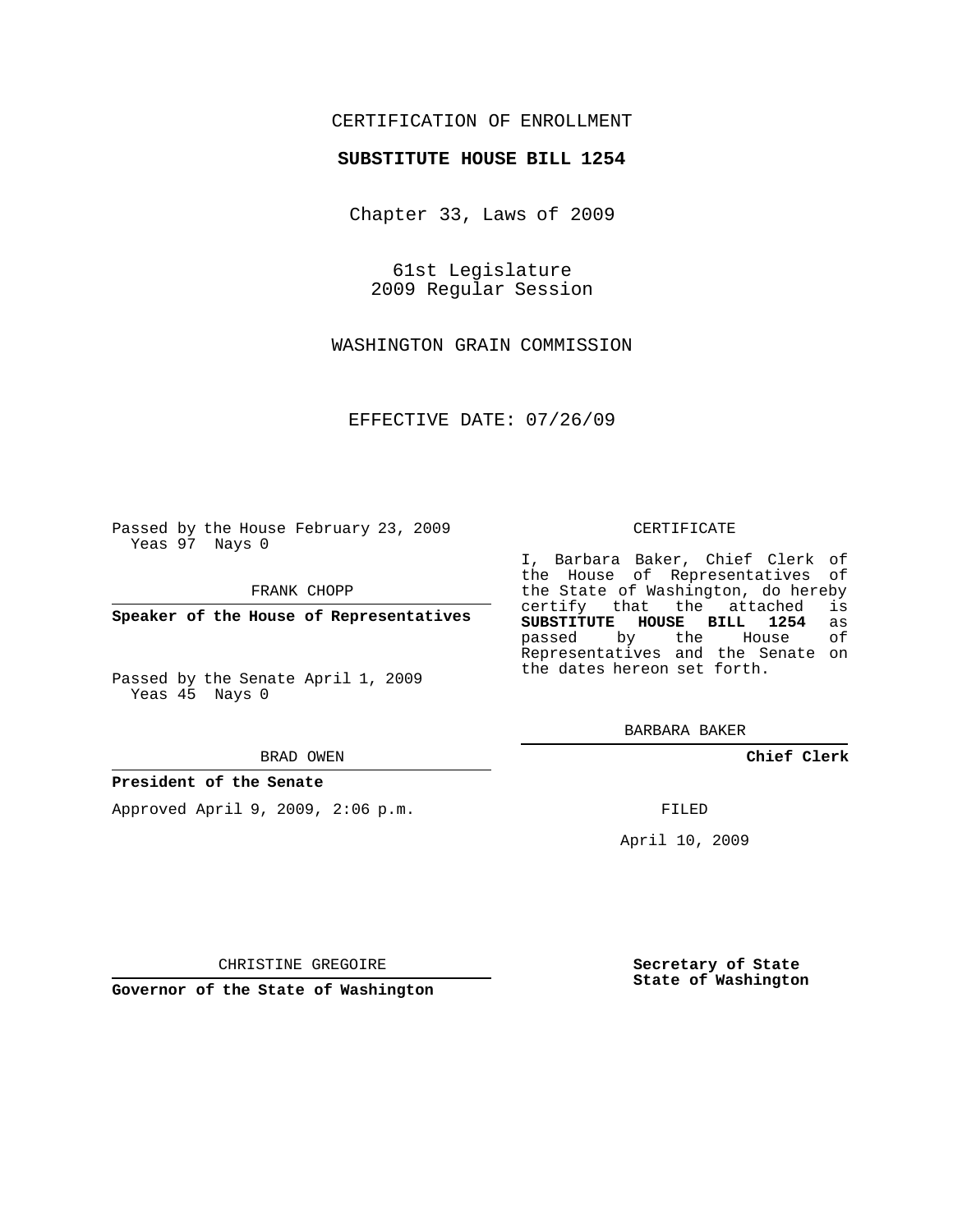# **SUBSTITUTE HOUSE BILL 1254** \_\_\_\_\_\_\_\_\_\_\_\_\_\_\_\_\_\_\_\_\_\_\_\_\_\_\_\_\_\_\_\_\_\_\_\_\_\_\_\_\_\_\_\_\_

\_\_\_\_\_\_\_\_\_\_\_\_\_\_\_\_\_\_\_\_\_\_\_\_\_\_\_\_\_\_\_\_\_\_\_\_\_\_\_\_\_\_\_\_\_

Passed Legislature - 2009 Regular Session

# **State of Washington 61st Legislature 2009 Regular Session**

**By** House Agriculture & Natural Resources (originally sponsored by Representatives Schmick, Blake, Ormsby, Walsh, Sullivan, Parker, and Kretz)

READ FIRST TIME 02/03/09.

 AN ACT Relating to creating the Washington grain commission; amending RCW 15.04.200, 15.65.620, 15.66.270, 41.06.070, 42.56.380, and 43.23.033; adding a new section to chapter 66.12 RCW; adding a new chapter to Title 15 RCW; and prescribing penalties.

BE IT ENACTED BY THE LEGISLATURE OF THE STATE OF WASHINGTON:

 NEW SECTION. **Sec. 1.** The history, economy, culture, and the future of Washington state to a large degree all involve agriculture. In order to develop and promote Washington's agricultural products as part of the existing comprehensive scheme to regulate agricultural commodities, the legislature declares:

 (1) That the marketing of wheat and barley produced in Washington is in the public interest. It is vital to the continued economic well- being of the citizens of this state and their general welfare that wheat and barley produced in Washington are properly promoted by:

 (a) Enabling wheat producers and barley producers to help themselves in establishing orderly, fair, sound, efficient, and unhampered marketing, grading, and standardizing of the grains they 18 produce; and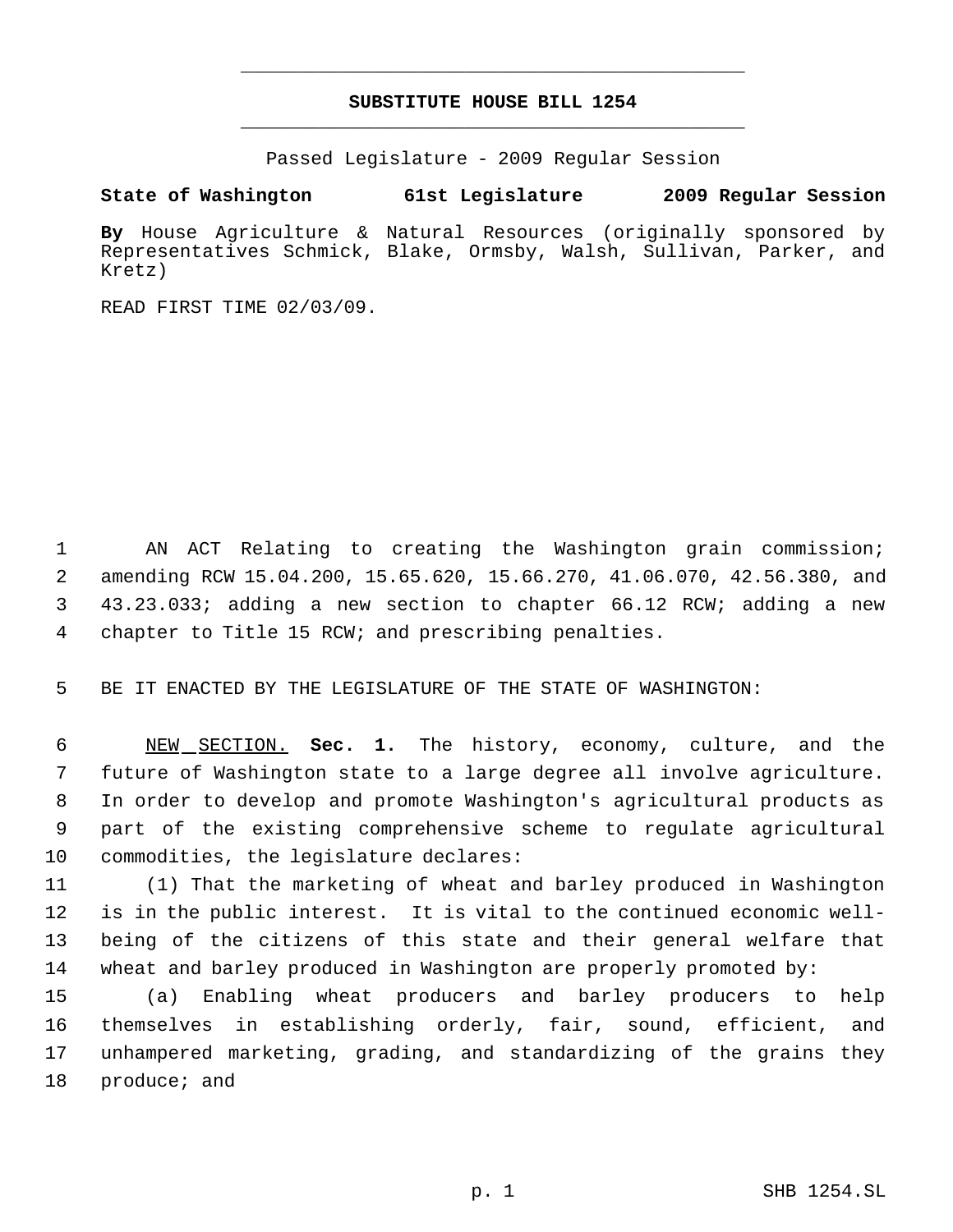(b) Working towards stabilizing the agricultural industries by increasing consumption of wheat and barley within the state, the nation, and internationally;

 (2) That the wheat and barley industries operate within a regulatory environment that imposes burdens on them for the benefit of society and the citizens of the state and that includes restrictions on marketing autonomy. Those restrictions may impair the agricultural 8 producer's ability to compete in local, domestic, and foreign markets;

 (3) That it is in the overriding public interest that support for the wheat and barley industries be clearly expressed, that adequate protection be given to the industries and their activities and operations, and that wheat and barley be promoted individually and as part of a comprehensive agricultural industry to:

 (a) Enhance the reputation and image of Washington state's wheat and barley;

 (b) Increase the sale and use of Washington state's wheat and 17 barley in local, domestic, and foreign markets;

 (c) Protect the public by educating the public in reference to the quality, care, and methods used in the production of Washington state's wheat and barley;

 (d) Increase the knowledge of the health-giving qualities and dietetic value of Washington state's wheat and barley and wheat and 23 barley products;

 (e) Support and engage in programs or activities that benefit the planting, production, harvesting, handling, processing, marketing, and uses of wheat and barley produced in Washington state;

 (4) That the commission is established primarily for the benefit of the people of the state of Washington and its economy. By enacting this chapter, the legislature hereby charges the commission, with oversight by the director, to speak on behalf of the Washington state government with regard to wheat and barley production in Washington and issues related to the wheat and barley industry in Washington; and

 (5) That this chapter is enacted in the exercise of the police powers of this state for the purposes of protecting the health, peace, safety, and general welfare of the people of this state.

 NEW SECTION. **Sec. 2.** The wheat and barley industries are highly regulated industries, and this chapter and the rules adopted under it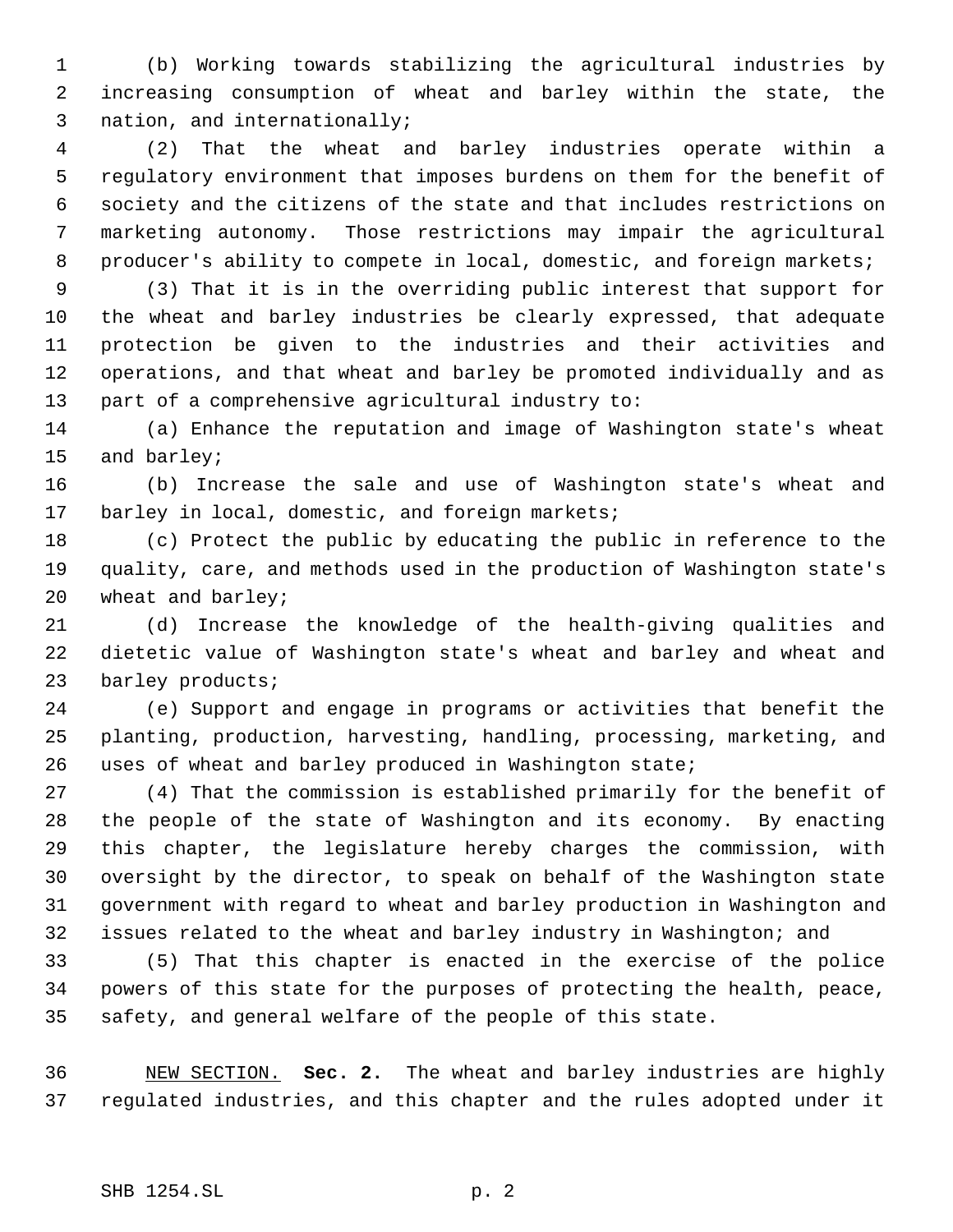are only one aspect of the regulation of those industries. Other regulations and restraints applicable to the wheat and barley industries include: (1) Chapter 15.04 RCW, Washington agriculture general provisions; (2) Chapter 15.08 RCW, horticultural pests and diseases; (3) Chapter 15.14 RCW, planting stock; 7 (4) Chapter 15.49 RCW, seeds; 8 (5) Chapter 15.54 RCW, fertilizers, minerals, and limes; (6) Chapter 15.58 RCW, Washington pesticide control act; (7) Chapter 15.64 RCW, farm marketing; (8) Chapter 15.83 RCW, agricultural marketing and fair practices; (9) Chapter 15.86 RCW, organic food products; (10) Chapter 15.92 RCW, center for sustaining agriculture and natural resources; (11) Chapter 17.24 RCW, insect pests and plant diseases; (12) Chapter 19.94 RCW, weights and measures; (13) Chapter 20.01 RCW, agricultural products--commission 18 merchants, dealers, brokers, buyers, agents; (14) Chapter 22.09 RCW, agricultural commodities; (15) Chapter 43.23 RCW, department of agriculture; (16) Chapter 69.04 RCW, food, drugs, cosmetics, and poisons including provisions of Title 21 U.S.C. relating to the general manufacturing practices, food labeling, food standards, food additives, 24 and pesticide tolerances; (17) Chapter 70.94 RCW, Washington clean air act, agricultural burning; (18) 7 U.S.C., Sec. 136, federal insecticide, fungicide, and rodenticide act; and (19) 7 U.S.C., Sec. 1621, agricultural marketing act. NEW SECTION. **Sec. 3.** The definitions in this section apply throughout this chapter unless the context clearly requires otherwise. (1) "Affected area" means the following counties located in the state of Washington: Adams, Asotin, Benton, Chelan, Columbia, Douglas, Ferry, Franklin, Garfield, Grant, Kittitas, Klickitat, Lincoln, Okanogan, Pend Oreille, Spokane, Stevens, Walla Walla, Whitman, and

Yakima.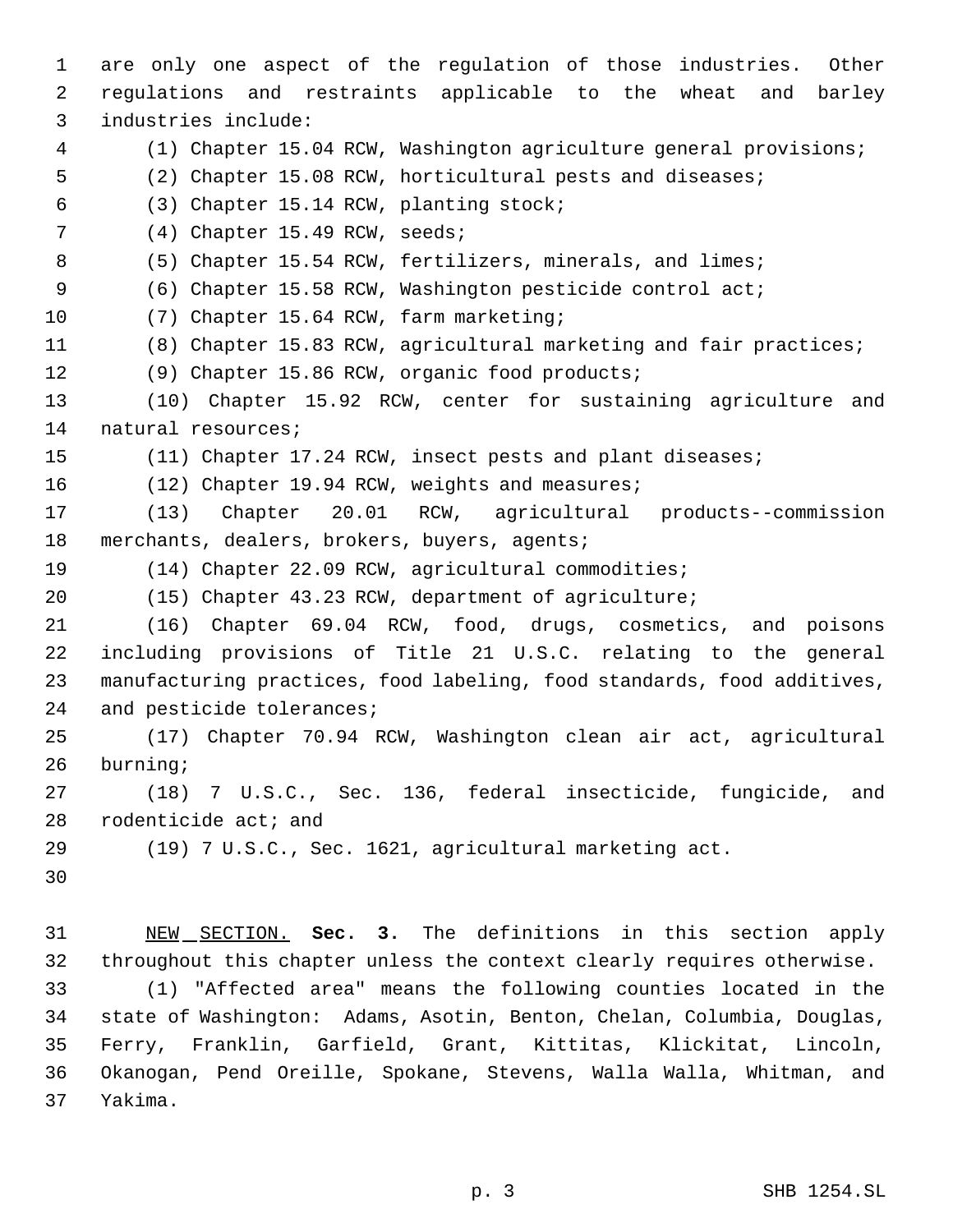(2) "Affected producer" means any producer who is subject to this chapter.

 (3) "Assessment" means the monetary amount established by the commission in accordance with this chapter.

 (4) "Commercial channels" means the sale of wheat or barley for use as food, feed, seed, or any industrial or chemurgic use, when sold to any commercial buyer, dealer, processor, cooperative, or to any person, public or private, who resells any wheat or barley or product produced from wheat or barley.

 (5) "Commercial quantities" means five hundred or more bushels of wheat or twenty tons of barley produced for market in any calendar year by any producer.

(6) "Commission" means the Washington grain commission.

 (7) "Department" means the department of agriculture of the state of Washington.

 (8) "Director" means the director of agriculture of the state of Washington or any qualified person or persons designated by the director of agriculture to act concerning some matter under this chapter.

 (9) "Grain" or "grains" means wheat and barley and includes all kinds and varieties of wheat and barley grown in the state of Washington.

 (10) "Handler" means any person who acts, either as principal, agent, or otherwise, in the processing, selling, marketing, or distributing of wheat or barley that is not produced by the handler. "Handler" does not include a common carrier used to transport an agricultural commodity. "To handle" means to act as a handler.

 (11) "Hosting" may include providing meals, refreshments, lodging, transportation, gifts of a nominal value, reasonable and customary entertainment, and normal incidental expenses at meetings or gatherings.

 (12) "Mail" or "send," for purposes of any notice relating to rule making, referenda, or elections, means regular mail or electronic distribution, as provided in RCW 34.05.260 for rule making. "Electronic distribution" or "electronically" means distribution by electronic mail or facsimile mail.

(13) "Marketing year" means the twelve-month period beginning June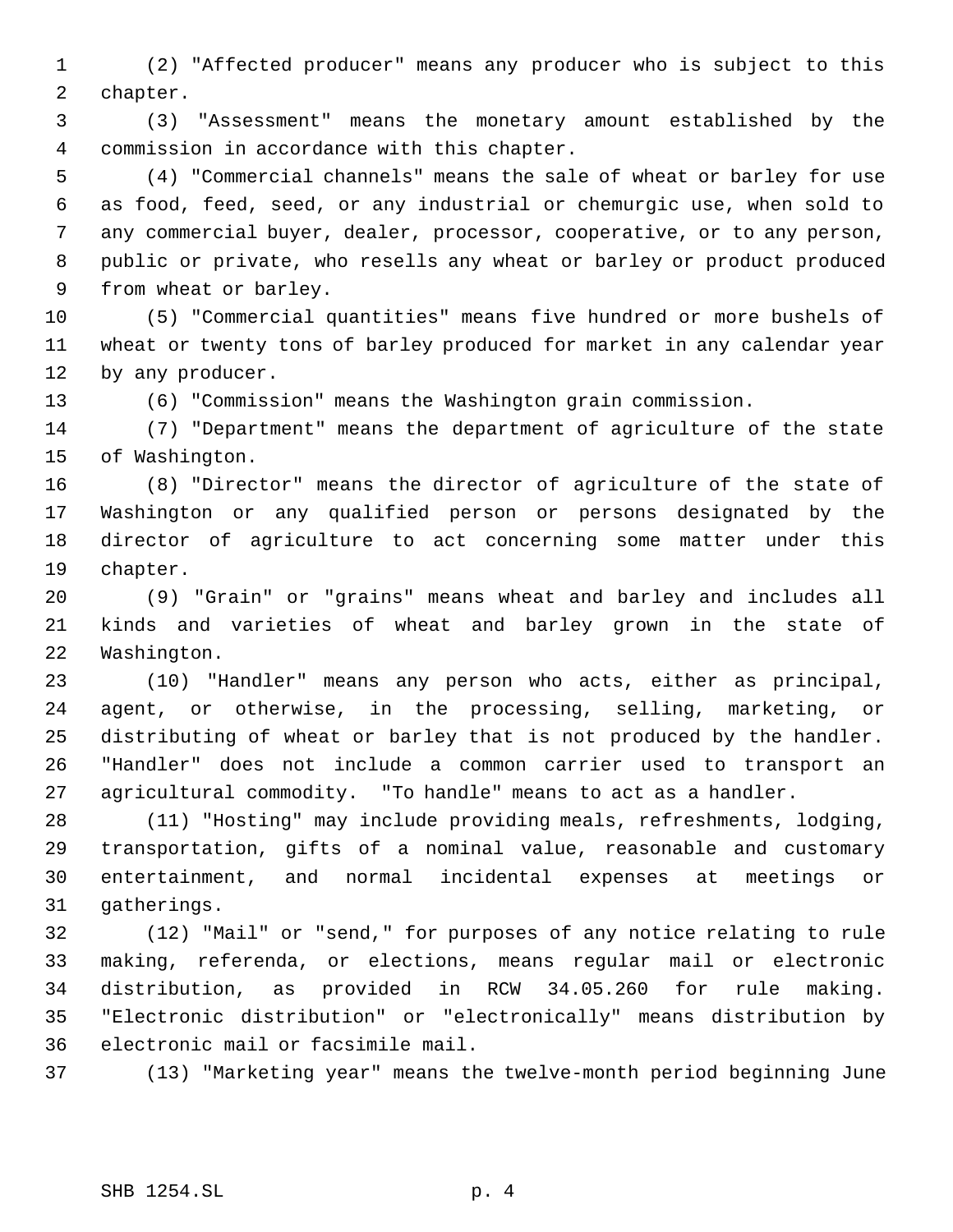1st of any year and ending on May 31st of the subsequent year. "Fiscal year" means the twelve-month period beginning July 1st of any year and ending on June 30th of the subsequent year.

 (14) "Percent by numbers" means the percent of those persons on the list of affected parties or affected producers.

 (15) "Person" includes any individual, firm, corporation, limited liability company, trust, association, partnership, society, or any other organization of individuals, or any unit or agency of local or state government.

 (16) "Producer" means any person who is engaged in the business of producing or causing to be produced for market, in commercial quantities, wheat or barley grown in the designated affected area of the state of Washington, and who has been so engaged in at least one of the past three years. "Producer" includes a person who contracts to produce or grow wheat or barley on behalf of a person who retains title to the seed and its resulting agricultural product or the agricultural product delivered for further production or increase. "To produce" means to act as a producer.

 (17) "Promotional hosting" means the hosting of individuals and groups of individuals at meetings, meals, and gatherings for the purpose of cultivating trade relations and promoting sales of wheat or barley or processed wheat or barley products.

 (18) "Referendum" means a vote by the affected parties or affected producers which is conducted by secret ballot.

 (19) "Rule-making proceedings" means rule making under chapter 34.05 RCW.

 (20) "Vacancy" means that a commission member leaves or is removed from a position on the commission prior to the end of a term, or a nomination process for the beginning of a term concludes with no candidates for a position.

 NEW SECTION. **Sec. 4.** (1) There is hereby created the Washington grain commission. The commission is composed of five wheat producer members, two barley producer members, two members representing the wheat industry, one member representing the barley industry, and the director or his or her appointee. All members, including the director or his or her appointee, are full voting members of the commission.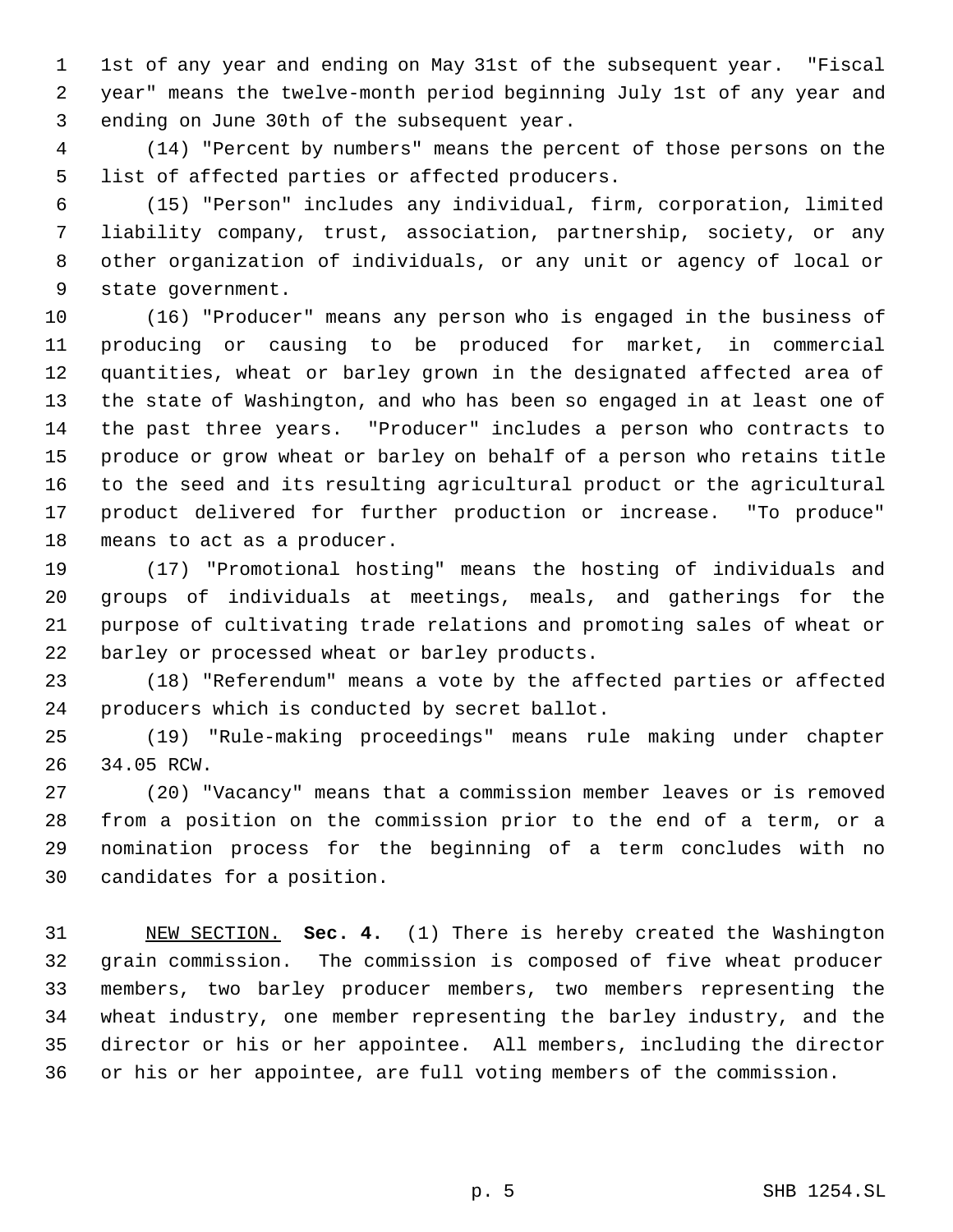(2)(a) Each wheat producer member of the commission must be a resident of Washington state, over the age of eighteen years at the time of appointment, and a producer of wheat in the district in and for which he or she is nominated and appointed. A wheat producer member must continue to satisfy these qualifications during his or her term of office.

 (b) For the nomination and appointment of wheat producer members, the affected area is divided into districts as follows:

 (i) District I: Ferry, Lincoln, Pend Oreille, Spokane, and Stevens counties;

11 (ii) District II: Whitman county;

 (iii) District III: Asotin, Columbia, Garfield, and Walla Walla counties;

 (iv) District IV: Adams, Chelan, Douglas, Grant, and Okanogan counties; and

 (v) District V: Benton, Franklin, Kittitas, Klickitat, and Yakima counties.

 (c) The wheat producers in each district are entitled to elect one wheat producer member of the commission.

 (3)(a) Each barley producer member of the commission must be a resident of Washington state, over the age of eighteen years at the time of appointment, and a producer of barley in the district in and for which he or she is nominated and appointed. A barley producer member must continue to satisfy these qualifications during his or her term of office.

 (b) For the nomination and appointment of barley producer members, the affected area is divided into districts as follows:

 (i) District VI: Asotin, Benton, Columbia, Franklin, Garfield, Klickitat, Walla Walla, Whitman, and Yakima counties; and

 (ii) District VII: Adams, Chelan, Douglas, Ferry, Grant, Kittitas, Lincoln, Okanogan, Pend Oreille, Spokane, and Stevens counties.

 (c) The barley producers in each district are entitled to elect one barley producer member of the commission.

 (4) An industry member of the commission need not be a resident of Washington state, but must be involved with the handling, marketing, transportation, processing of, or research regarding wheat or barley produced in Washington state. An industry representative member must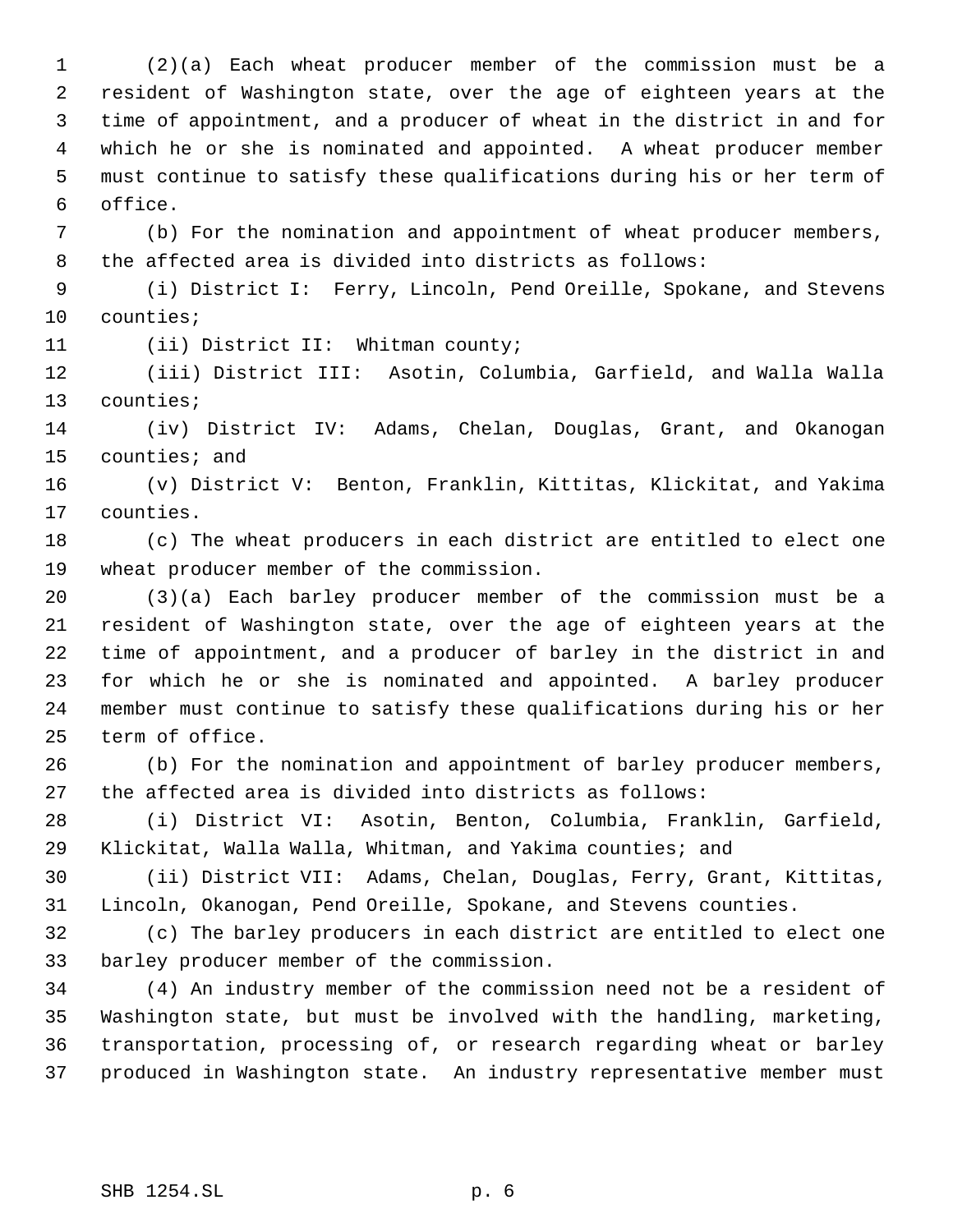continue to satisfy these qualifications during his or her term of office.

 (5)(a) The regular term of office of each producer member of the commission is three years from January 1st following his or her first appointment by the director and continues until a successor is appointed. The term of office for producer positions representing districts I, IV, and VII is from January 1, 2011, to December 31, 2014, and for three-year terms thereafter. The term of office for producer positions representing districts II, III, V, and VI is from January 1, 2012, to December 31, 2015, and for three-year terms thereafter.

 (b) The regular term of office of each industry representative member of the commission is three years from January 1st following his or her appointment by the director and until a successor is appointed. The term of office for the barley industry representative position is from January 1, 2011, to December 31, 2014, and for three-year terms thereafter. The term of office for the wheat industry representative (position 1) is from January 1, 2011, to December 31, 2014, and for three-year terms thereafter. The term of office for the wheat industry representative (position 2) is from January 1, 2012, to December 31, 2015, and for three-year terms thereafter.

 (c) The director, or his or her appointee, is a permanent member of the commission.

 NEW SECTION. **Sec. 5.** (1) The Washington grain commission replaces the Washington wheat commission and the Washington barley commission. To accomplish this transition, the initial appointments to the Washington grain commission are as follows:

 (a) Within thirty days of the effective date of this section, the Washington wheat commission shall forward to the director the names of the currently appointed wheat producer members who shall be appointed to the interim terms specified in subsection (2) of this section. Thereafter, wheat producer members are nominated and appointed under sections 6 and 8 of this act.

 (b) Within thirty days of the effective date of this section, the Washington barley commission shall forward to the director the names of two currently appointed producer members, one who resides in and is a barley producer in district VI and one who resides in and is a barley producer in district VII who shall be appointed to the interim terms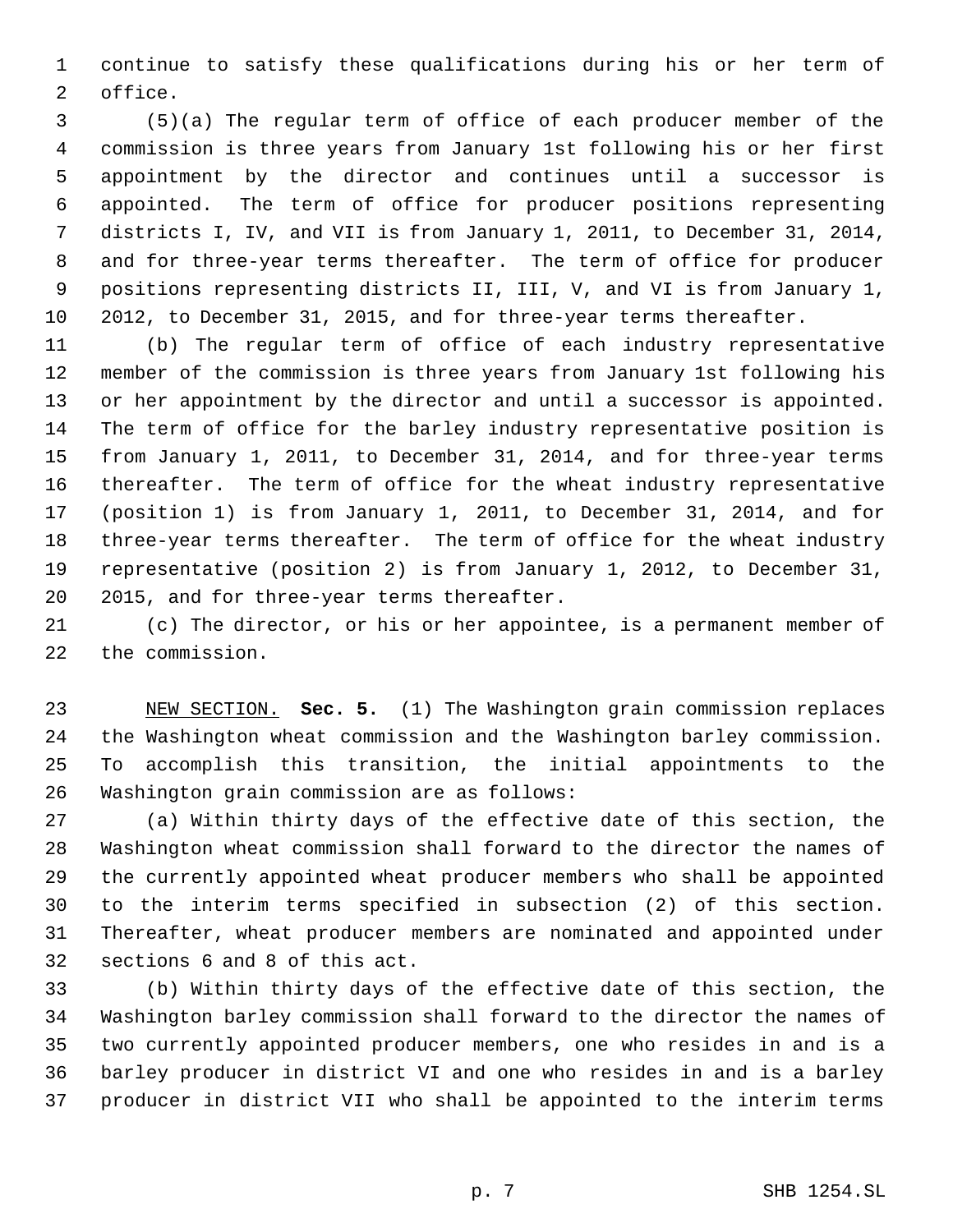specified in subsection (2) of this section. Thereafter, barley producer members are nominated and appointed under sections 6 and 8 of this act.

 (c) Within thirty days of the effective date of this section, the Washington wheat commission shall forward to the director the names of the currently appointed wheat industry representative members who shall be appointed to the interim terms specified in subsection (3) of this section. Thereafter the director shall appoint wheat industry representative members under sections 7 and 8 of this act.

 (d) Within thirty days of the effective date of this section, the Washington barley commission shall forward to the director the name of one of the currently appointed barley industry representative members who shall be appointed to the interim term specified in subsection (3) of this section. Thereafter the director shall appoint the barley industry representative member under sections 7 and 8 of this act.

(2) Interim terms for producer members expire as follows:

(a) Districts I, IV, and VII: December 31, 2010; and

(b) Districts II, III, V, and VI: December 31, 2011.

 (3) Interim terms for industry representative members expire as follows:

(a) Barley industry representative: December 31, 2010;

 (b) Wheat industry representative (position 1): December 31, 2010; and

(c) Wheat industry representative (position 2): December 31, 2011.

 (4) The initial appointments under this section must be made within sixty days of the effective date of this section.

 NEW SECTION. **Sec. 6.** (1) The director shall appoint the producer members of the commission.

 (2) Candidates for producer positions on the commission must be nominated to the director in accordance with this section.

 (3)(a) The director shall mail nominating petitions for producer members not earlier than September 17th and not later than October 2nd in each district in which an open producer position will occur at the end of the year. Each nominating petition must be signed by the candidate and by at least five affected producers of the district from which the nominated candidate would be appointed.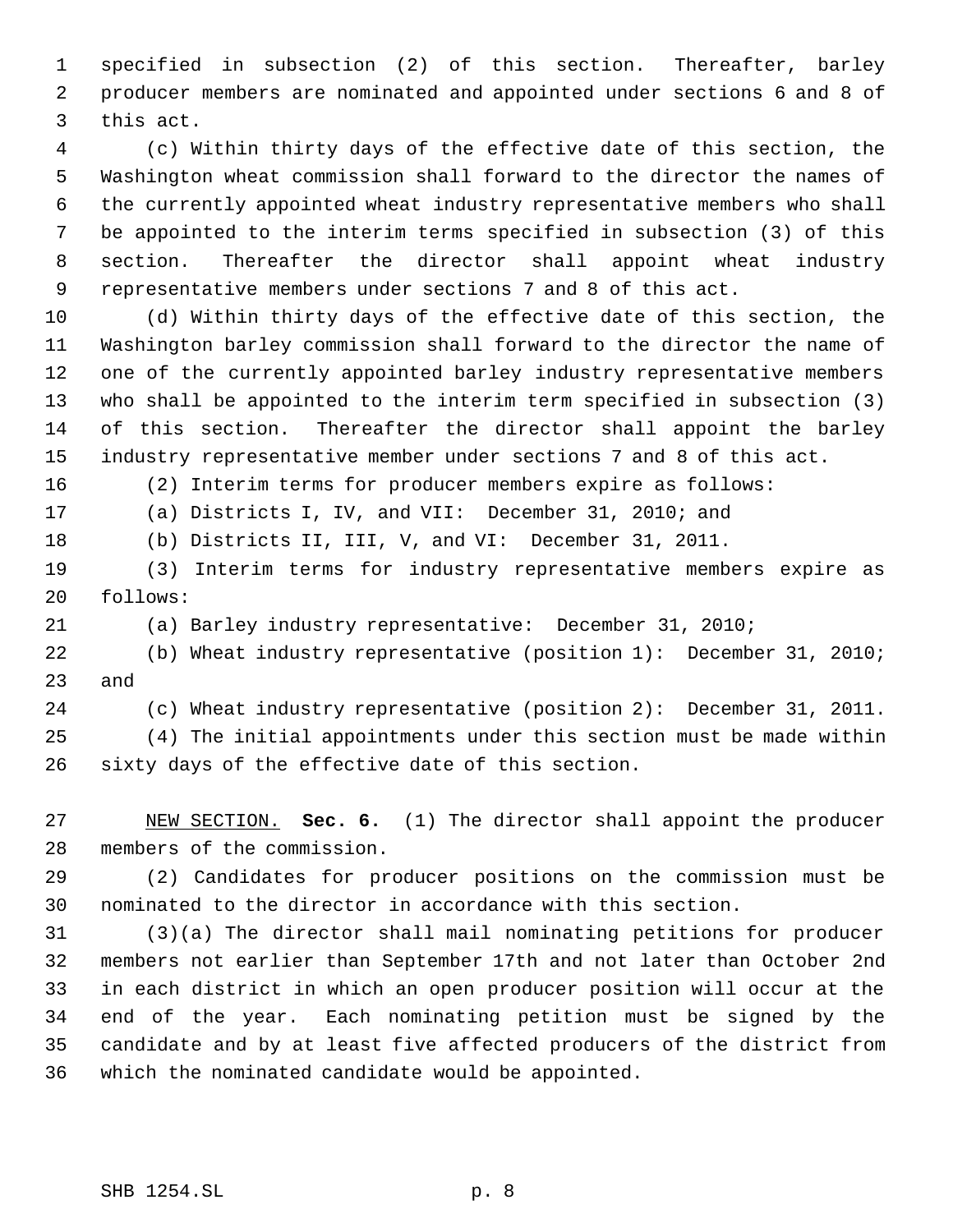(b) Signed nominating petitions must be filed with the director. A nominating petition is filed when it is postmarked by the deadline.

 (c) The director shall determine the final date for filing nominating petitions and shall display that final date on the face of each nominating petition mailed under this subsection. The final date may not be earlier than October 8th and not later than October 13th in each district in which an open producer position will occur at the end of the year.

 (4)(a) The director shall prepare an advisory ballot for each district in which an open producer position will occur. All candidates from a district who have been nominated as a producer member in accordance with subsection (3) of this section shall have their names placed on the advisory ballot for that district.

 (b) The director shall mail advisory ballots to all affected producers in each district in which an open producer position will occur. Advisory ballots must be mailed not earlier than October 18th and not later than November 2nd in each district in which an open producer position will occur at the end of the year.

 (c) Only those completed advisory ballots may be counted that are sent to the director and postmarked not later than November 25th in each district in which an open producer position will occur at the end of the year. Each advisory ballot must display the following language on its face: "Each completed advisory ballot must be postmarked not later than November 25, [insert year] to be counted."

(d) Each affected producer is entitled to one vote.

 (e) The advisory vote must be conducted in a manner so that it is a secret ballot.

 (5)(a) If two or more candidates for a position are named in valid petitions, an advisory vote must be held. If only one candidate for a position is named in valid petitions, an advisory vote need not be held, and the director may appoint that candidate or request an additional candidate from the commission for appointment consideration. If a candidate for a position is not named in any valid petition, the commission shall submit a candidate for the director's appointment consideration. Not more than one commission member may be part of the same person under this chapter.

(b) The director may request of any candidate whose name is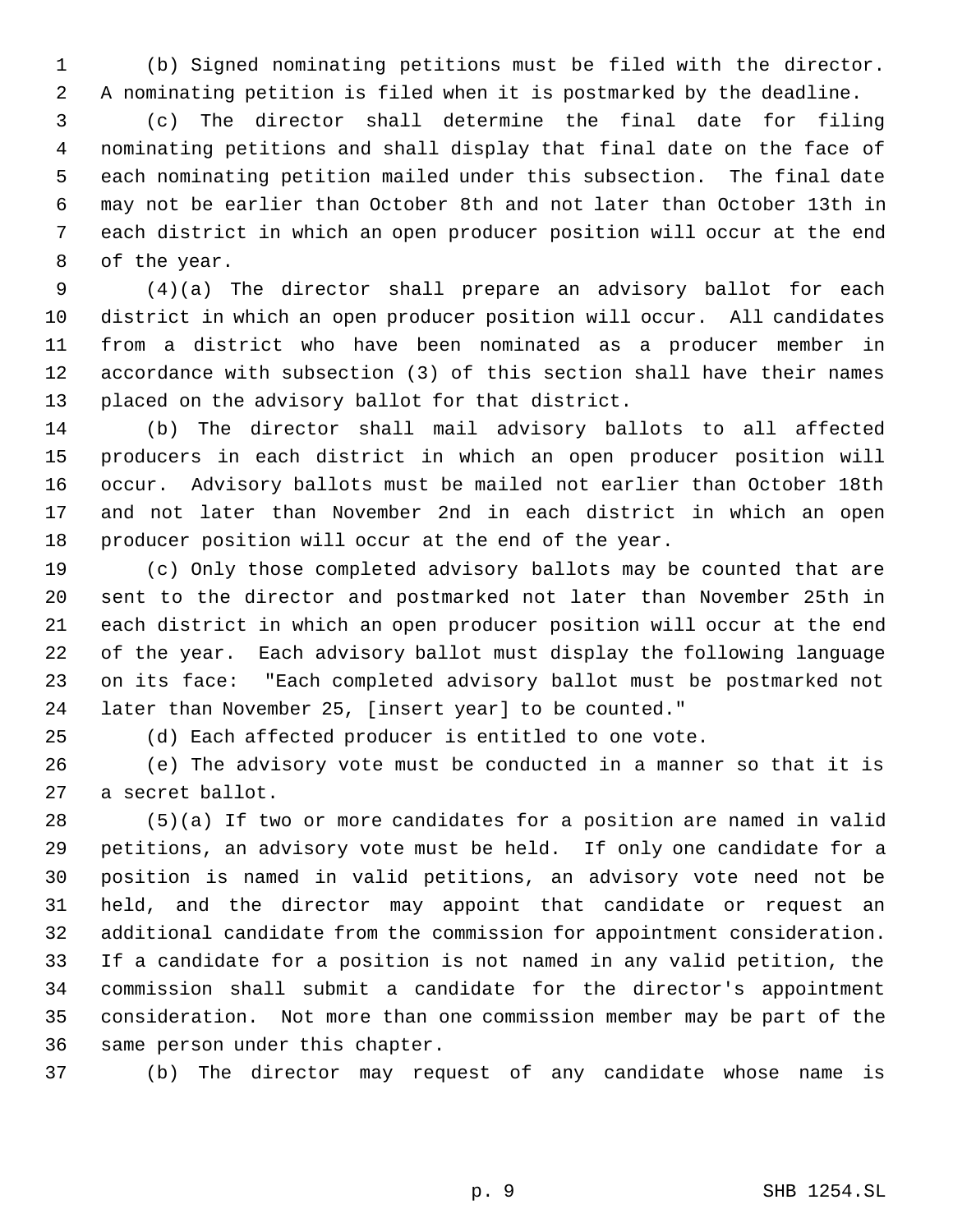forwarded to the director for potential appointment that the candidate submit a letter stating why he or she wishes to be appointed to the commission.

 (c) If two or more candidates receive votes in an advisory vote, the director may select either of the two candidates receiving the most votes for the position or may reject both candidates and request a new advisory vote with nominees selected by the commission and, if desired, by the director. If no candidate has been nominated in a petition under subsection (3) of this section, the director shall make an appointment to the position as provided in section 8 of this act.

 (6) Except for good cause shown, appointments under this section must be made no later than fifteen days before the commencement of the term of office of the position for which the appointment is made.

 NEW SECTION. **Sec. 7.** (1) The director shall appoint the industry representative members of the commission.

 (2) Not later than November 1st preceding the expiration of an industry representative member's term of office, the commission shall, by majority vote of a quorum of the commission, select a qualified candidate for the industry representative position and forward the name of the candidate to the director.

 (3) The director may select the candidate for the position or may reject the candidate and request that the commission forward the name of an additional candidate for appointment consideration by the director.

 (4) Except for good cause shown, appointments under this section must be made no later than fifteen days before the commencement of the term of office of the position for which the appointment is made.

 NEW SECTION. **Sec. 8.** In the event of a vacancy on the commission, the remaining members shall recommend to the director the name of a person qualified for appointment to the vacant position. The director may appoint that person for the position or may reject the candidate and request that the commission forward the name of an additional candidate for appointment consideration by the director.

 NEW SECTION. **Sec. 9.** If a commission member fails or refuses to perform his or her duties due to excessive absence or abandonment of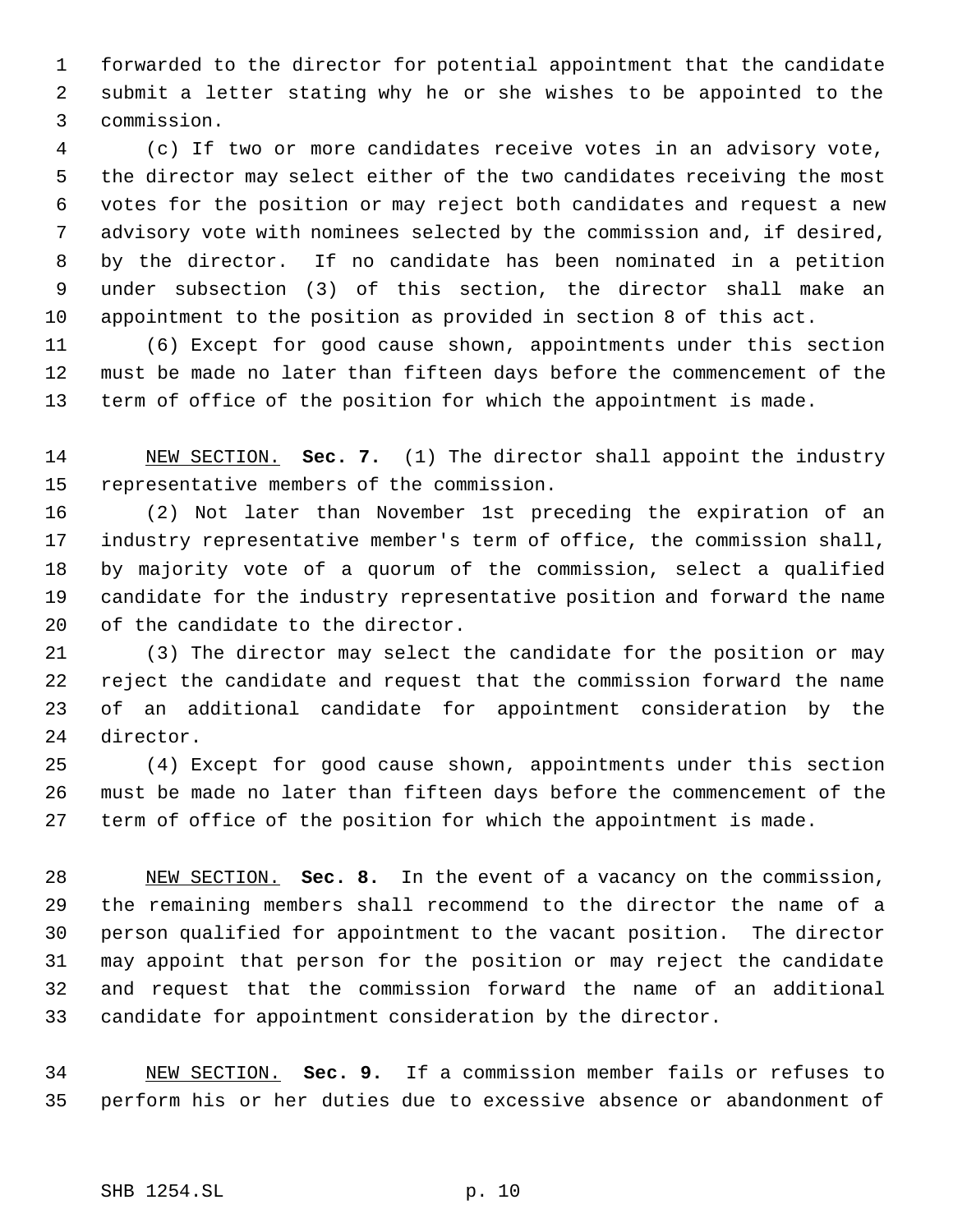his or her position or engages in any acts of dishonesty or willful misconduct, a majority of a quorum of the commission may recommend in writing to the director that the commission member be removed from his or her position on the commission. Upon receiving this recommendation, the director shall review the matter, including any statement from the commission member who is the subject of the recommendation, and determine whether adequate cause for removal is present. If the director finds that adequate cause for removal exists, the director shall remove the member from his or her commission position. The position is then vacant and must be filled as set forth in this chapter.

 NEW SECTION. **Sec. 10.** (1) Any member of the commission also may be a member or officer of an association which has similar objectives for which the agricultural commission was formed.

 (2) An agricultural commission also may contract with such an association for services necessary to carry out any purposes authorized under this chapter, provided that an appropriate contract has been entered into, and provided that any members with potential conflicts of interest comply with applicable provisions in chapter 42.52 RCW.

 NEW SECTION. **Sec. 11.** (1) The commission shall hold regular meetings, at least quarterly, with the time, date, and place to be determined prior to the new calendar year and published in the state register as required in RCW 42.30.075.

 (2) The commission may call special meetings as provided for in RCW 42.30.080.

 (3) The commission shall hold an annual meeting. The proposed budget must be presented for discussion at the meeting. Notice of the annual meeting must be given by the commission at least ten days prior to the meeting through the regular news media.

 (4) Any action taken by the commission requires the majority vote of the members present, provided a quorum is present.

 (5) All commission meetings are open and public and must be conducted in accordance with chapter 42.30 RCW.

NEW SECTION. **Sec. 12.** (1) A majority of the voting members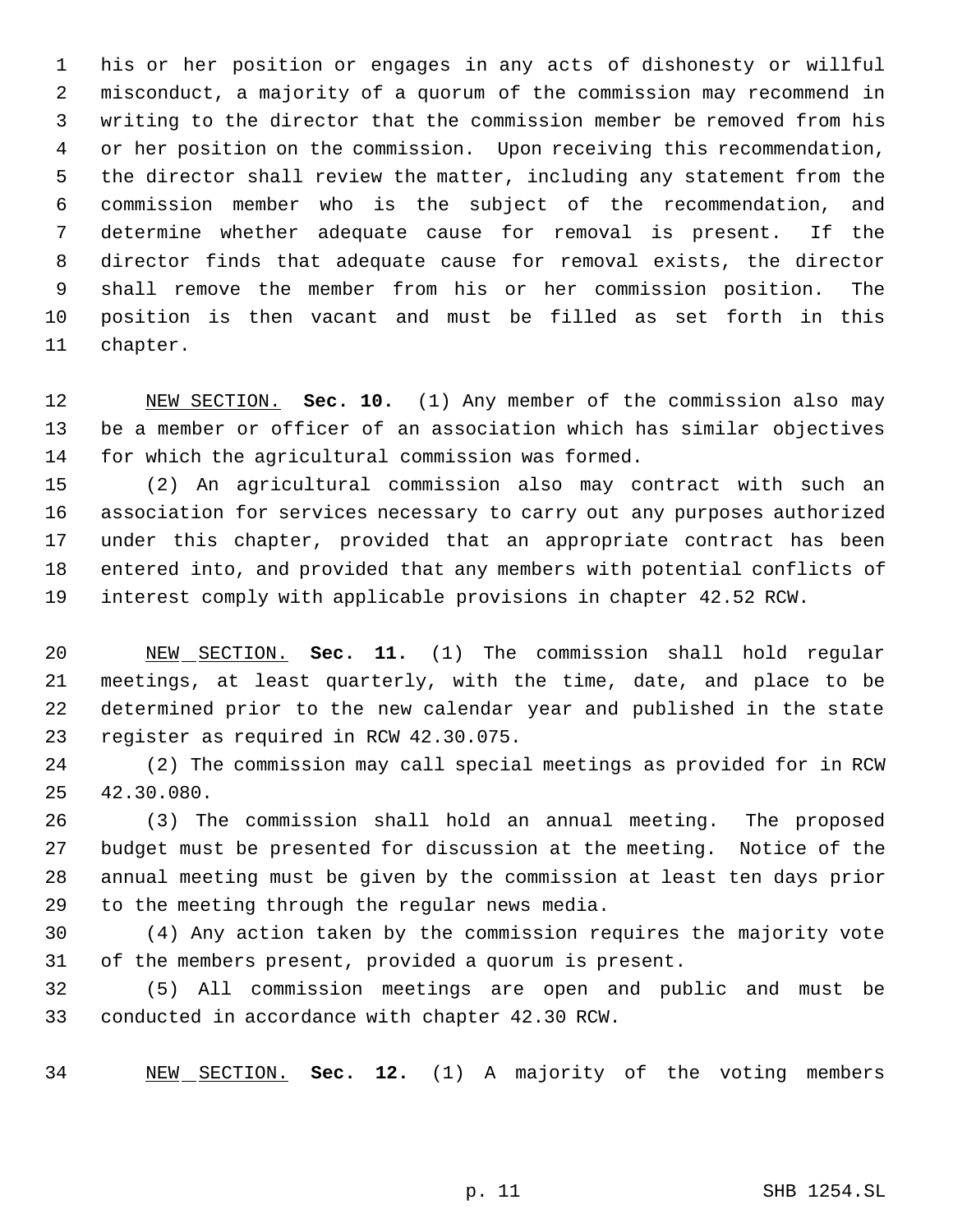constitute a quorum for the transaction of all business and for carrying out the duties of the commission.

 (2) A member of the commission shall not receive any salary or other compensation from the commission, except that each member of the commission is compensated in accordance with RCW 43.03.230 for each day spent in actual attendance at or traveling to and from meetings of the commission or on special assignments for the commission, together with subsistence, lodging, and travel expenses allowed by RCW 43.03.050 and 43.03.060. Employees of the commission also may be reimbursed subsistence, lodging, and travel expenses allowed by RCW 43.03.050 and 43.03.060 when on official commission business.

 NEW SECTION. **Sec. 13.** (1) The Washington grain commission is the successor in interest to the Washington wheat commission and the Washington barley commission and is vested with all powers and duties transferred to it under this chapter and other such powers and duties as may be authorized by law.

 (2) All reports, documents, surveys, books, records, files, papers, or written material in the possession of the Washington wheat commission or Washington barley commission must be delivered to the custody of the Washington grain commission. All cabinets, furniture, office equipment, motor vehicles, and other tangible property owned or employed by the Washington wheat commission or Washington barley commission must be delivered to the Washington grain commission. The Washington grain commission shall ensure the timely transfers of all legal titles, registrations, and licenses made necessary by this subsection. All funds, accounts, investments, credits, or other assets held by the Washington wheat commission or Washington barley commission must be transferred or assigned to the Washington grain commission. All debts, liabilities, and obligations owed by the Washington wheat commission or Washington barley commission must be transferred or assigned to the Washington grain commission.

 (3) All employees of the Washington wheat commission or Washington barley commission are transferred to the Washington grain commission.

 (4) Beginning with the final initial appointment made under section 5 of this act, the interim commissioners shall submit timely reports to the director summarizing the progress made in completing the actions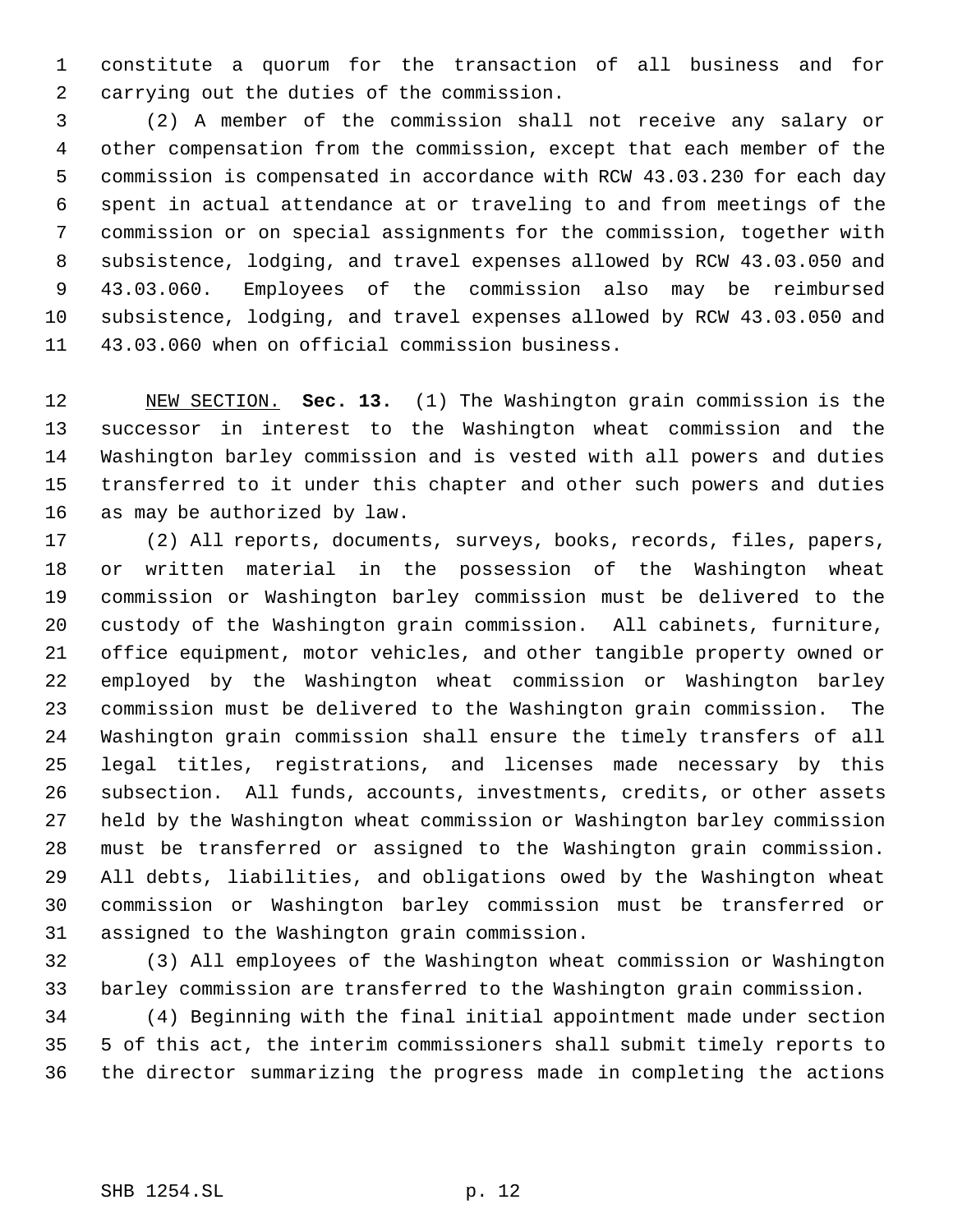required under this section and any other actions necessary to complete the transition provided for in this chapter.

 (5) When the interim commissioners have completed the actions required under this section and any other actions necessary to complete the transition provided for in this chapter, they shall so certify in writing to the director. The Washington wheat commission and Washington barley commission cease to exist as of the date that certification is received by the director. Once the director has received the certification, the director is authorized and shall take action to repeal the marketing orders addressing wheat or barley.

 (6) All actions required under this section must be completed by the interim commissioners no later than one hundred twenty days after the final initial appointment is made under section 5 of this act.

 (7) RCW 15.66.157 and 15.66.160 do not apply to the Washington wheat commission and the Washington barley commission.

 NEW SECTION. **Sec. 14.** (1) The commission is an agency of the Washington state government subject to oversight by the director. In exercising its powers and duties, the commission shall carry out the following purposes:

 (a) To establish plans and conduct programs for advertising and sales promotion, to maintain present markets, or to create new or larger markets for wheat and barley grown in Washington;

 (b) To engage in cooperative efforts in the domestic or foreign marketing of wheat and barley grown in Washington;

 (c) To provide for carrying on research studies to find more efficient methods of production, irrigation, processing, transportation, handling, and marketing of wheat and barley grown in Washington;

 (d) To adopt rules to provide for improving standards and grades by defining, establishing, and providing labeling requirements with respect to wheat and barely grown in Washington;

 (e) To investigate and take necessary action to prevent unfair trade practices relating to wheat and barley grown in Washington;

 (f) To provide information or communicate on matters pertaining to the production, irrigation, processing, transportation, marketing, or uses of wheat and barley grown in Washington to any elected official or 37 officer or employee of any agency;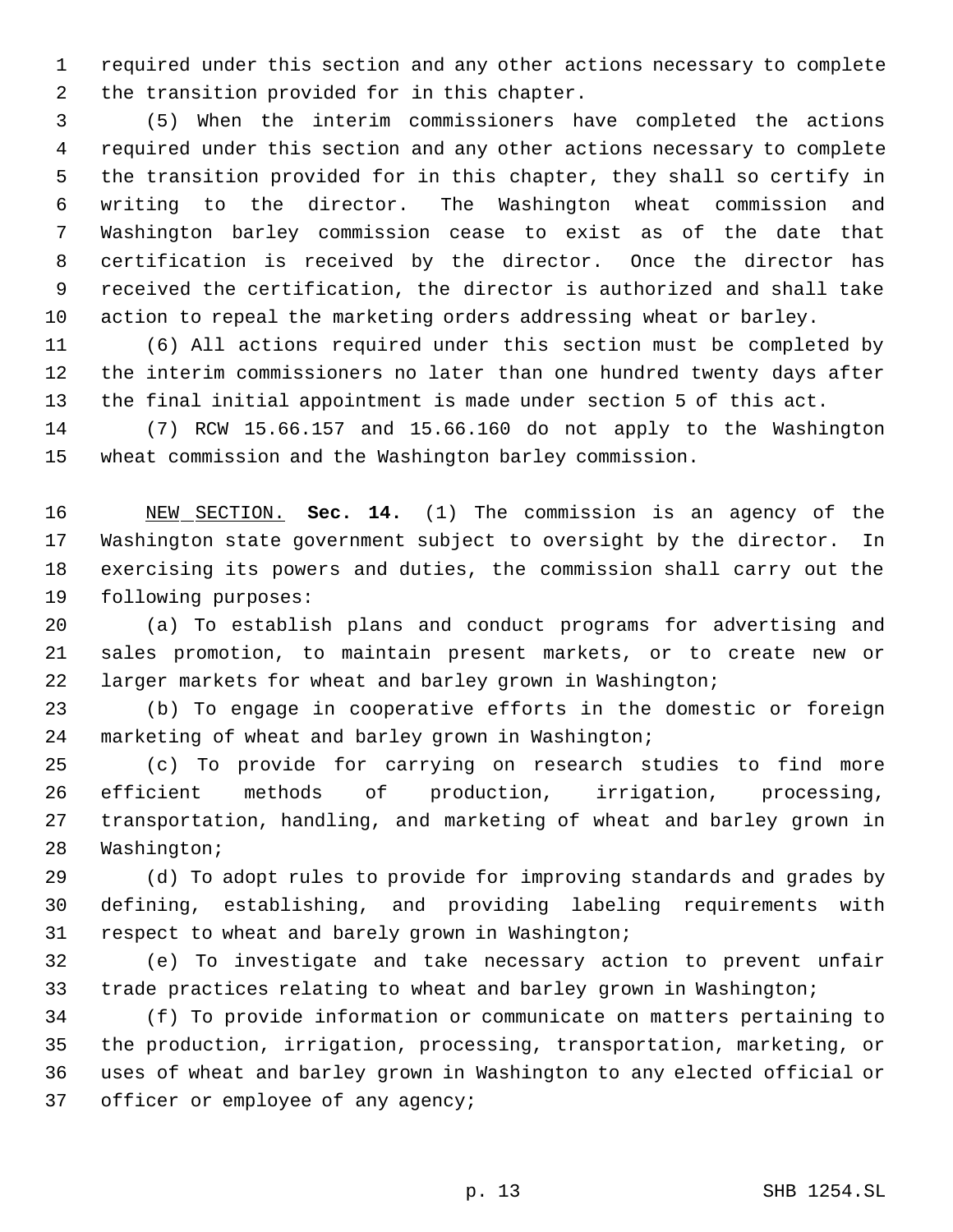(g) To provide marketing information and services for producers of wheat and barley in Washington;

 (h) To provide information and services for meeting resource conservation objectives of producers of wheat and barley in Washington; (i) To provide for education and training related to wheat and barley grown in Washington; and

 (j) To assist and cooperate with the department or any local, state, or federal government agency in the investigation and control of exotic pests and diseases that could damage or affect the production or trade of wheat and barley grown in Washington.

(2) The commission has the following powers and duties:

 (a) To collect the assessments of producers as provided in this 13 chapter and to expend the same in accordance with this chapter;

 (b) To maintain a list of the names and addresses of affected producers that may be compiled from information used to collect assessments authorized under this chapter and data on the value of each producer's production for a minimum three-year period;

 (c) To maintain a list of the names and addresses of persons who handle wheat or barley within the affected area and data on the amount and value of the wheat and barley handled for a minimum three-year period by each person;

 (d) To request records and audit the records of producers or handlers of wheat or barley during normal business hours to determine 24 whether the appropriate assessment has been paid;

 (e) To fund, conduct, or otherwise participate in scientific research relating to wheat or barley, including but not limited to research to find more efficient methods of irrigation, production, processing, handling, transportation, and marketing of wheat or barley, or regarding pests, pesticides, food safety, irrigation, transportation, and environmental stewardship related to wheat or barley;

 (f) To work cooperatively with local, state, and federal agencies, universities, and national organizations for the purposes provided in this chapter;

 (g) To establish a foundation using commission funds as grant money when the foundation benefits the wheat or barley industry in Washington 37 and implements the purposes provided in this chapter;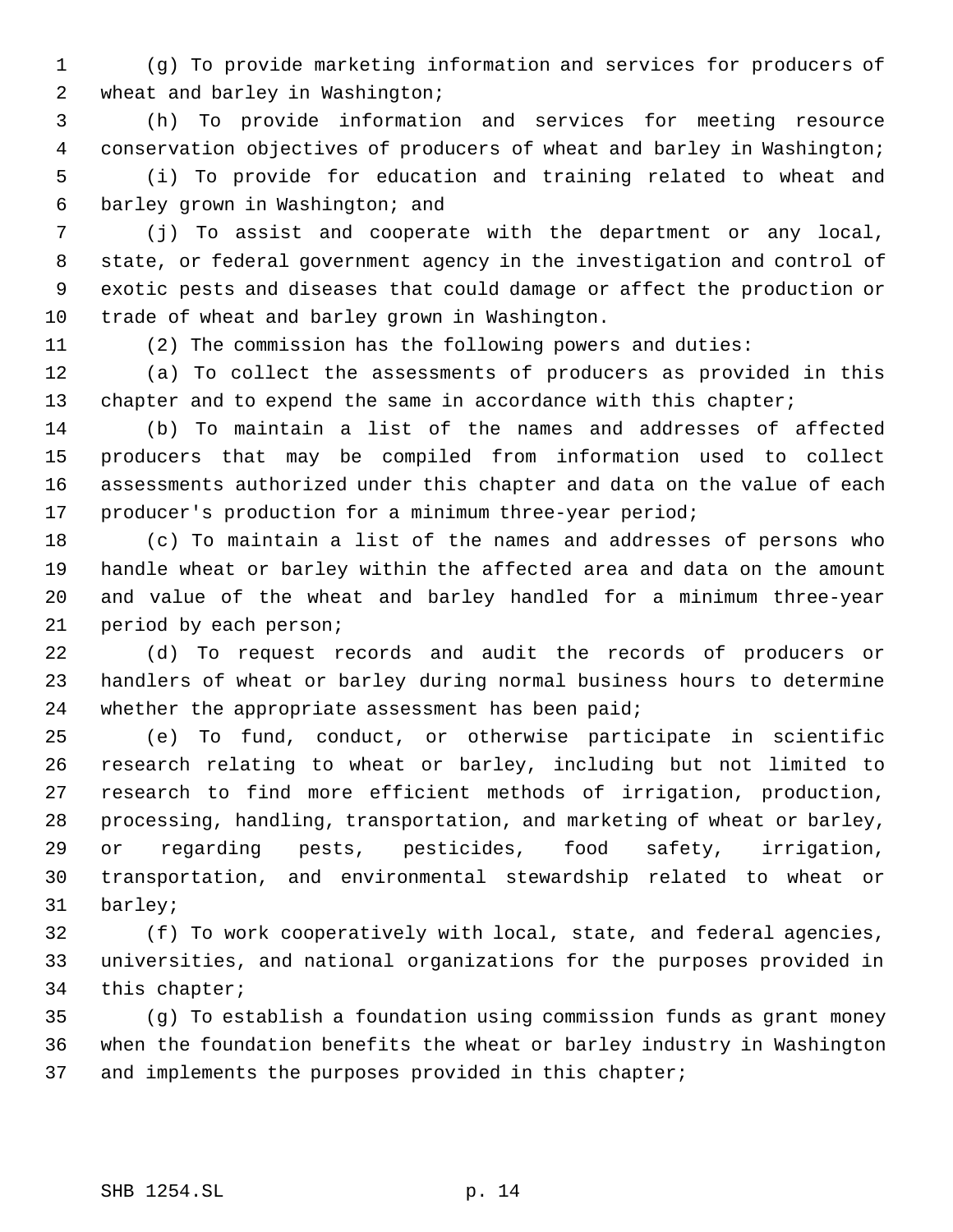(h) To acquire or own intellectual property rights, licenses, or patents and to collect royalties resulting from commission-funded research related to wheat or barley;

 (i) To enter into contracts or interagency agreements with any private or public agency, whether federal, state, or local, to carry out the purposes and powers provided in this chapter, including specifically contracts or agreements for research described in (e) of this subsection. Personal service contracts must comply with chapter 39.29 RCW;

 (j) To institute and maintain in its own name any and all legal actions necessary to carry out the provisions of this chapter, including actions by injunction, mandatory injunction or civil recovery, or proceedings before administrative tribunals or other governmental authorities;

 (k) To retain in emergent situations the services of private legal counsel to conduct legal actions on behalf of the commission. The retention of a private attorney is subject to review and approval by 18 the office of the attorney general;

(l) To elect a chair and other officers as determined advisable;

 (m) To employ and discharge at its discretion administrators and additional personnel, advertising and research agencies, and other persons and firms as appropriate and pay compensation;

 (n) To acquire personal property and purchase or lease office space and other necessary real property and transfer and convey that real property;

 (o) To keep accurate records of all its receipts and disbursements by commodity, which records must be open to inspection and audit by the state auditor or private auditor designated by the state auditor at least every five years;

(p) To borrow money and incur indebtedness;

(q) To make necessary disbursements for routine operating expenses;

 (r) To expend funds for commodity-related education, training, and leadership programs as the commission deems expedient;

 (s) To accept and expend or retain any gifts, bequests, contributions, or grants from private persons or private and public agencies to carry out the purposes provided in this chapter;

(t) To apply for and administer federal market access programs or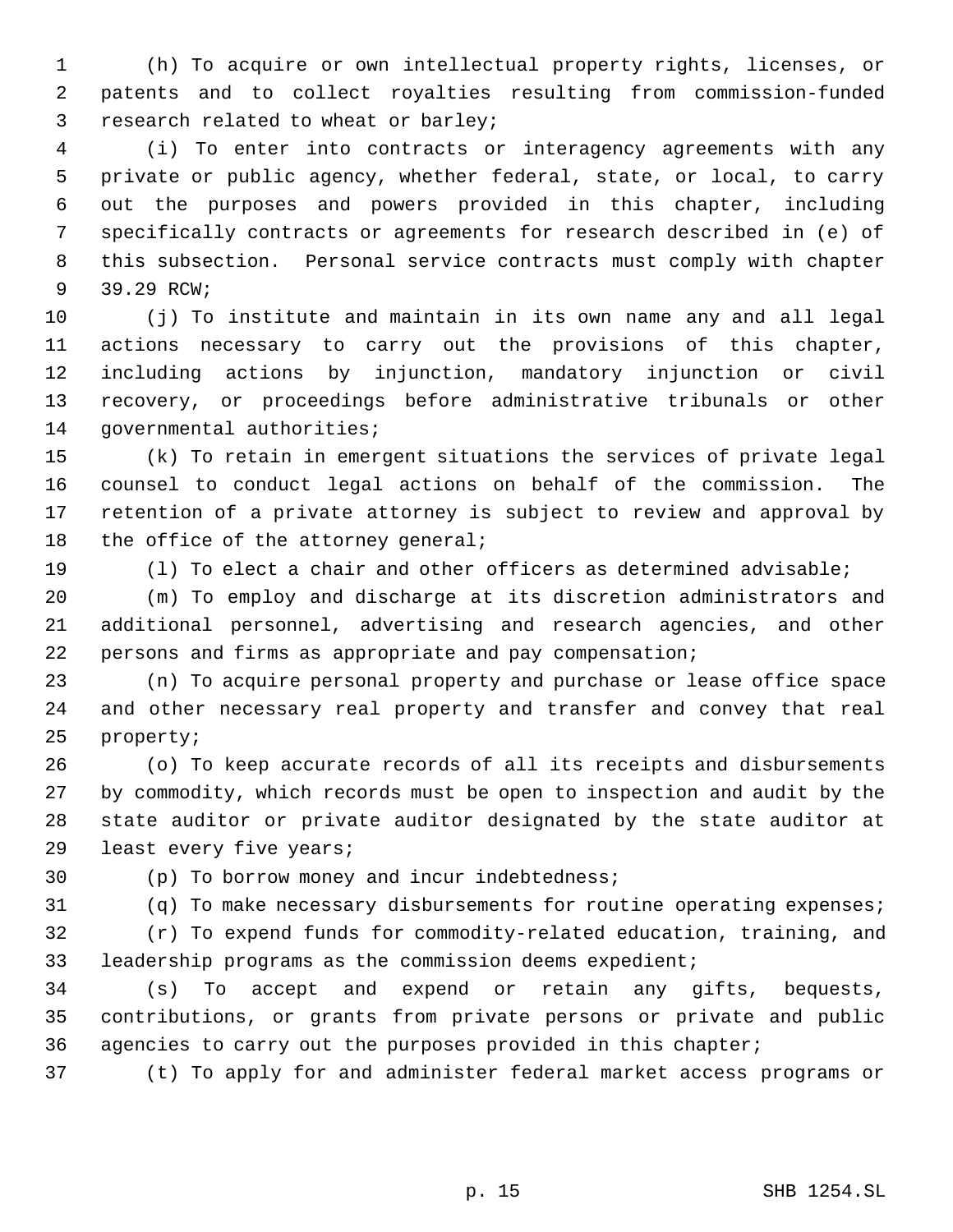similar programs or projects and provide matching funds as may be necessary;

 (u) To engage in appropriate fund-raising activities for the purpose of supporting activities of the commission authorized in this chapter;

 (v) To participate in international, federal, state, and local hearings, meetings, and other proceedings relating to the production, irrigation, manufacture, regulation, transportation, distribution, sale, or use of wheat or barley; or the regulation of the manufacture, distribution, sale, or use of any pesticide, as defined in chapter 15.58 RCW, or any agricultural chemical which is of use or potential use in producing wheat or barley. This participation may include activities authorized under RCW 42.17.190, including the reporting of those activities to the public disclosure commission;

 (w) To speak on behalf of the Washington state government on a nonexclusive basis regarding issues related to wheat and barley, including but not limited to trade negotiations and market access negotiations and to fund industry organizations engaging in those activities;

 (x) To adopt, rescind, and amend rules and regulations reasonably necessary for the administration and operation of the commission and the enforcement of its duties under this chapter;

 (y) To administer, enforce, direct, and control the provisions of 24 this chapter and any rules adopted under this chapter; and

 (z) Other powers and duties that are necessary to carry out the purposes of this chapter.

 NEW SECTION. **Sec. 15.** (1) The commission shall develop and submit to the director for approval any plans, programs, and projects concerning the following:

 (a) The establishment, issuance, effectuation, and administration of appropriate programs or projects for the advertising and promotion of wheat and barley; and

 (b) The establishment and effectuation of market research projects, market development projects, or both, to the end that the marketing and utilization of wheat and barley may be encouraged, expanded, improved, or made more efficient.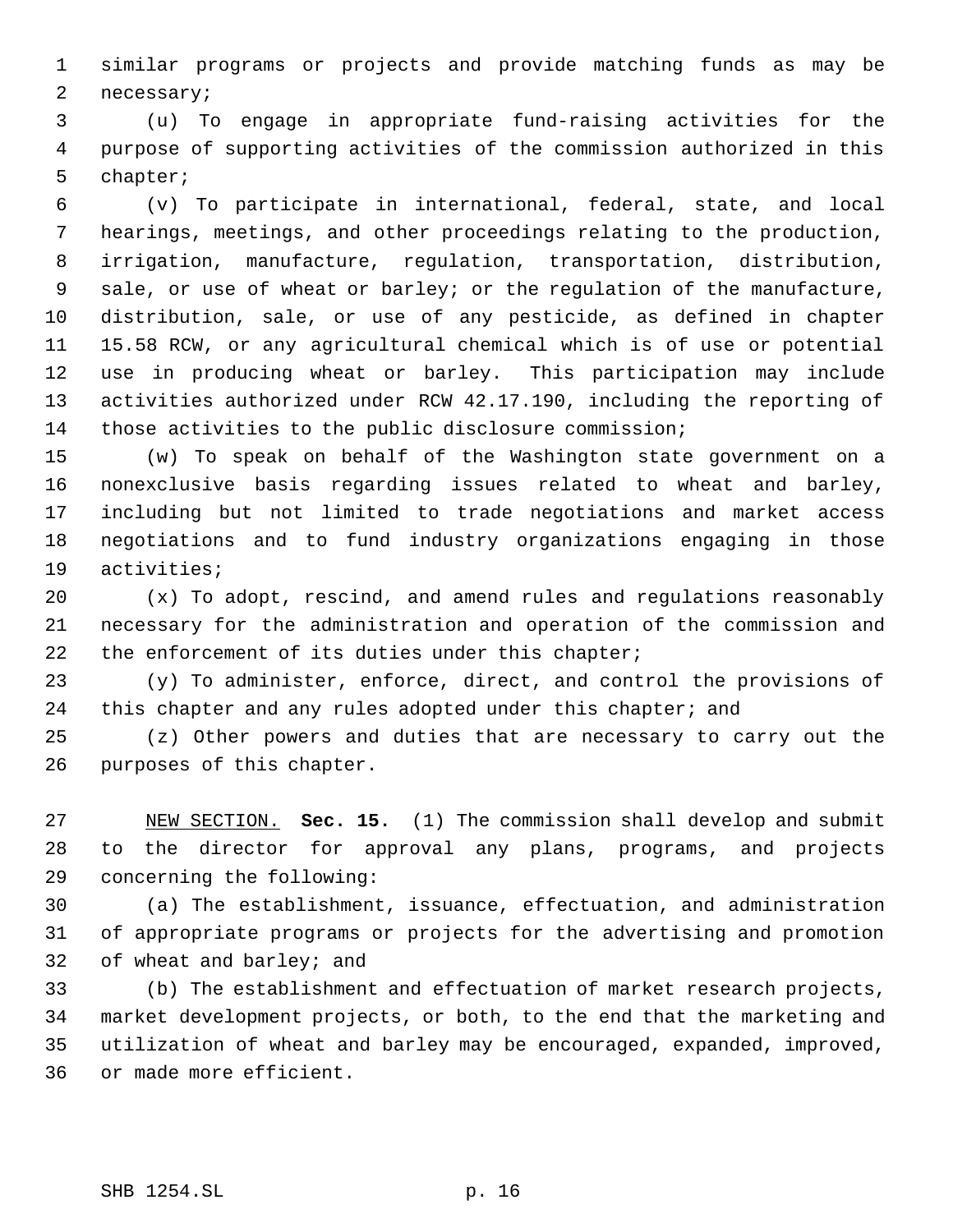(2) The director shall review the commission's advertising or promotion program to ensure that no false claims are being made concerning any agricultural commodity.

 (3) The commission, prior to the beginning of its fiscal year, shall prepare and submit to the director for approval its research plan, its commodity-related education and training plan, and its budget on a fiscal period basis.

 (4) The director shall review and make a determination of all submissions described in this section in a timely manner.

 NEW SECTION. **Sec. 16.** (1) Except as provided in subsection (2) of this section, all rule-making proceedings conducted under this chapter must be in accordance with chapter 34.05 RCW.

 (2) Rule-making proceedings conducted under this chapter are exempt from compliance with RCW 34.05.310 and 43.135.055 and chapter 19.85 RCW, the regulatory fairness act, when the proposed rule is subject to a referendum.

 (3) Rules, regulations, and orders made by the commission must be filed with the director and become effective as provided in RCW 34.05.380.

 NEW SECTION. **Sec. 17.** (1) The commission may receive donations of liquor produced from wheat or barley grown in Washington and may use the liquor for the promotional purposes specified in subsection (2) of this section.

 (2) The commission may engage directly or indirectly in the promotion of liquor produced from wheat or barley grown in Washington including, without limitation, the acquisition in any lawful manner and the dissemination without charge of the liquor. This dissemination is not deemed a sale for any purpose and the commission is not deemed a producer, supplier, or manufacturer, or the clerk, servant, or agent of a producer, supplier, distributor, or manufacturer under Title 66 RCW. This dissemination without charge may be solely for agricultural development or trade promotion, and not for fund-raising purposes under section 14(2)(u) of this act. Dissemination for promotional purposes may include promotional hosting and must in the good faith judgment of the commission be in the aid of the marketing, advertising, or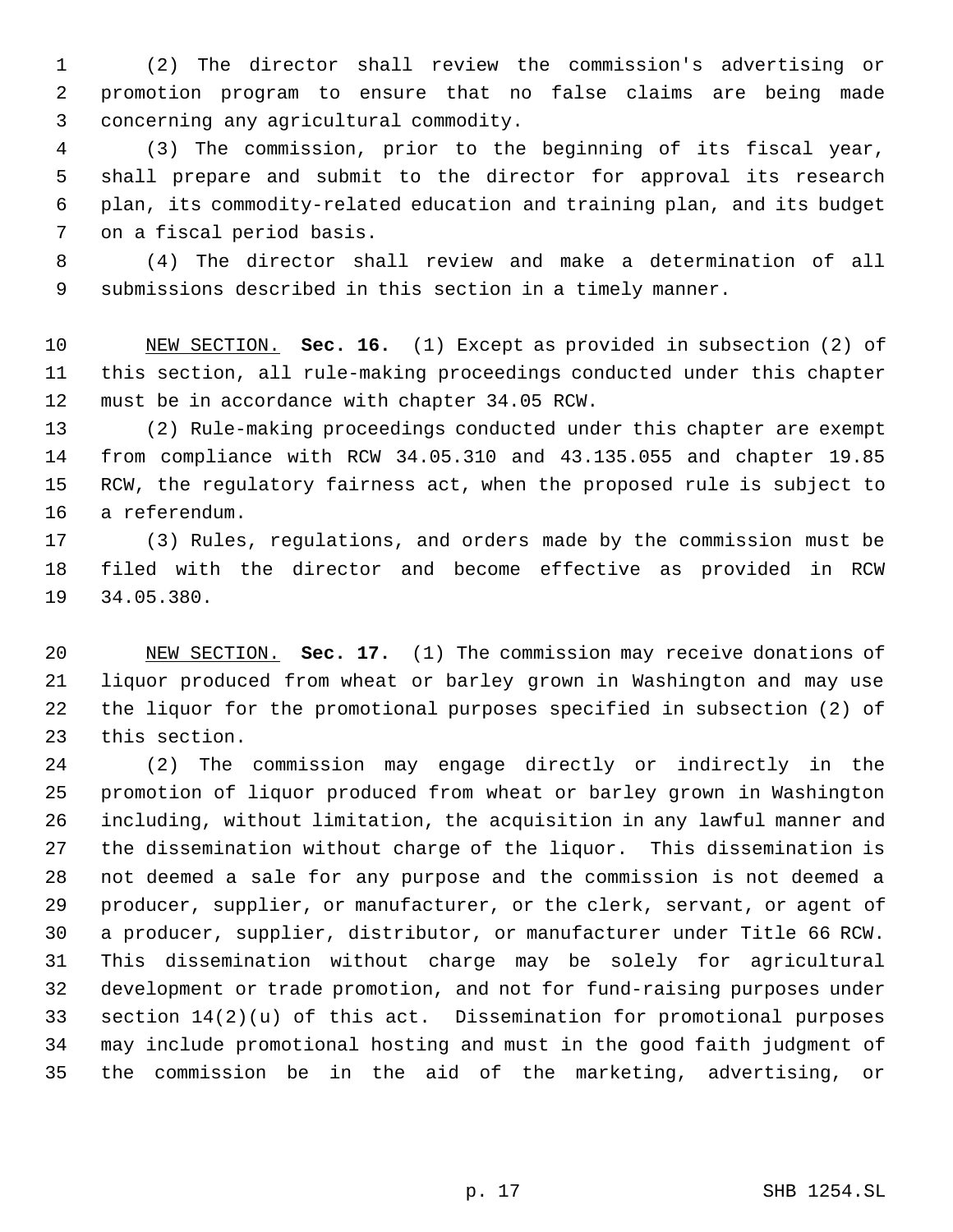promotion of wheat or barley grown in Washington, or research related to that marketing, advertising, or promotion.

 (3) The commission shall adopt rules governing promotional hosting expenditures by its employees, agents, or commission members under RCW 15.04.200.

 NEW SECTION. **Sec. 18.** A new section is added to chapter 66.12 RCW to read as follows:

 The Washington grain commission created under section 4 of this act may purchase or receive donations of liquor produced from wheat or barley grown in Washington and may use the liquor for the promotional purposes specified in section 17(2) of this act. Liquor furnished to the commission under this section which is used within the state is subject to the taxes imposed under RCW 66.24.210. A license, permit, or bond is not required of the Washington grain commission under this title for the promotional purposes specified in section 17(2) of this act.

 NEW SECTION. **Sec. 19.** (1) The restrictive provisions of chapter 43.78 RCW do not apply to promotional printing and literature for the commission.

 (2) All promotional printing contracts entered into by the commission must be executed and performed under conditions of employment that substantially conform to the laws of this state respecting hours of labor, the minimum wage scale, and the rules and regulations of the department of labor and industries regarding conditions of employment, hours of labor, and minimum wages, and the violation of such a provision of any contract is grounds for cancellation of the contract.

 NEW SECTION. **Sec. 20.** (1) All money received by the commission from the assessment levied under this chapter and all moneys transferred to the commission under section 13(2) of this act must be deposited in the banks designated by the commission and disbursed by order of the commission. RCW 43.01.050 does not apply to money collected under this chapter.

(2) The commission shall adopt rules or establish policies as it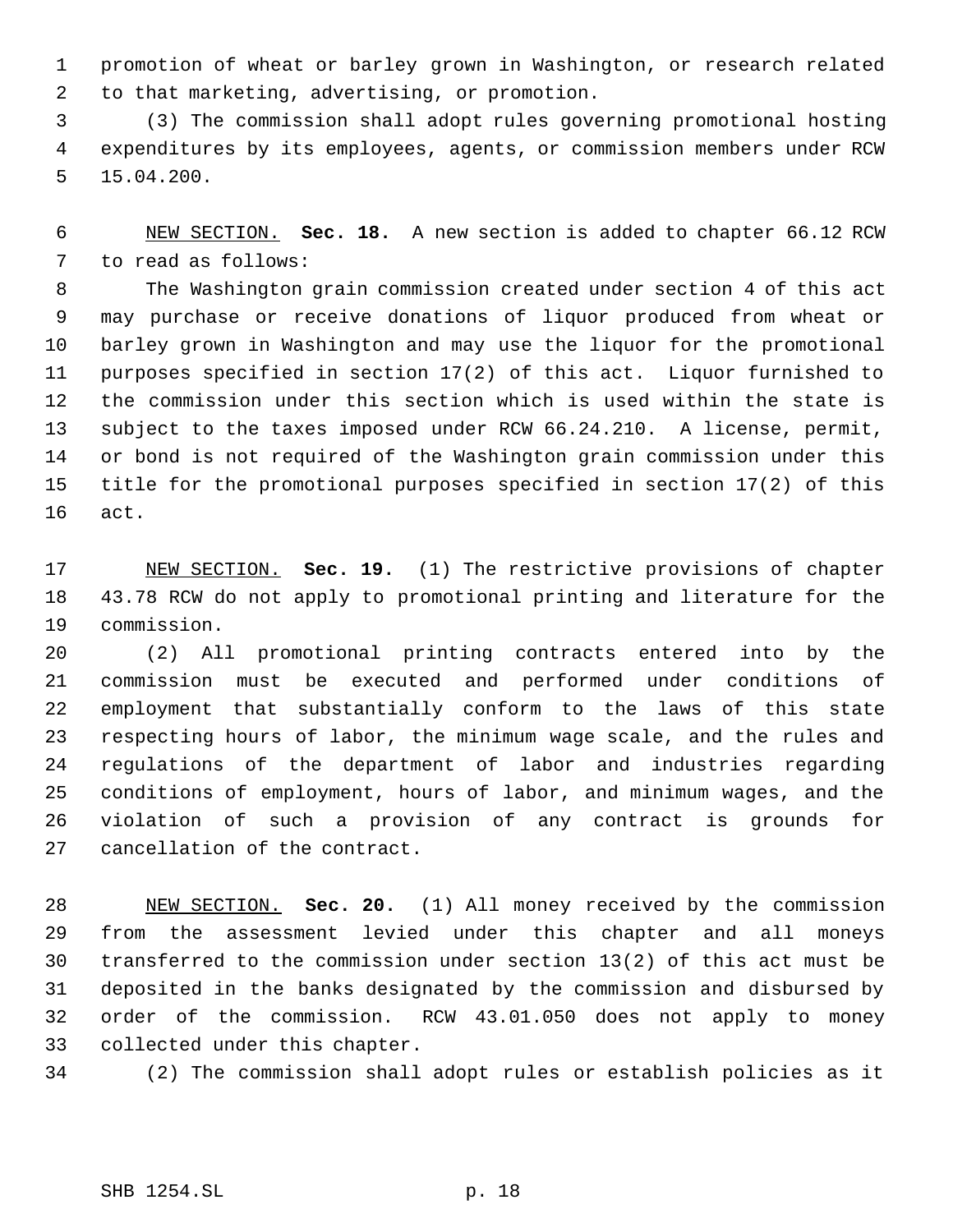determines necessary to ensure proper accounting and disbursement of moneys received and held by the commission.

 NEW SECTION. **Sec. 21.** Unless covered by a blanket bond covering officials or employees of the state of Washington, every administrator, employee, or other person occupying a position of trust for the commission and every commission member actually handling or drawing upon funds shall give a bond in the penal amount as may be required by the commission, the premium for which bond or bonds must be paid by the commission.

 NEW SECTION. **Sec. 22.** (1) Obligations incurred by the commission and any other liabilities or claims against the commission are enforceable only against the assets of the commission and, except to the extent of those assets, liability for the debts or actions of the commission does not exist against either the state of Washington or any subdivision or instrumentality thereof or against any member, employee, or agent of the commission or the state of Washington in his or her individual capacity.

 (2) Except as otherwise provided in this chapter, neither the commission members, nor its employees, may be held individually responsible for errors in judgment, mistakes, or other acts, either of commission or omission, as principal, agent, person, or employee, except for their own individual acts of dishonesty or crime. A person or employee may not be held individually responsible for any act or omission of any other commission members. The liability of the commission members is several and not joint, and a member is not liable for the default of any other member. This subsection confirms that commission members have been and continue to be state officers or volunteers for purposes of RCW 4.92.075 and are entitled to the defenses, indemnifications, limitations of liability, and other protections and benefits of chapter 4.92 RCW.

 (3) In any civil or criminal action or proceeding for violation of any statute, including a rule adopted under that statute, or common law against monopolies or combinations in restraint of trade, including any action under chapter 19.86 RCW, proof that the act complained of was done in compliance with the provisions of this chapter, and in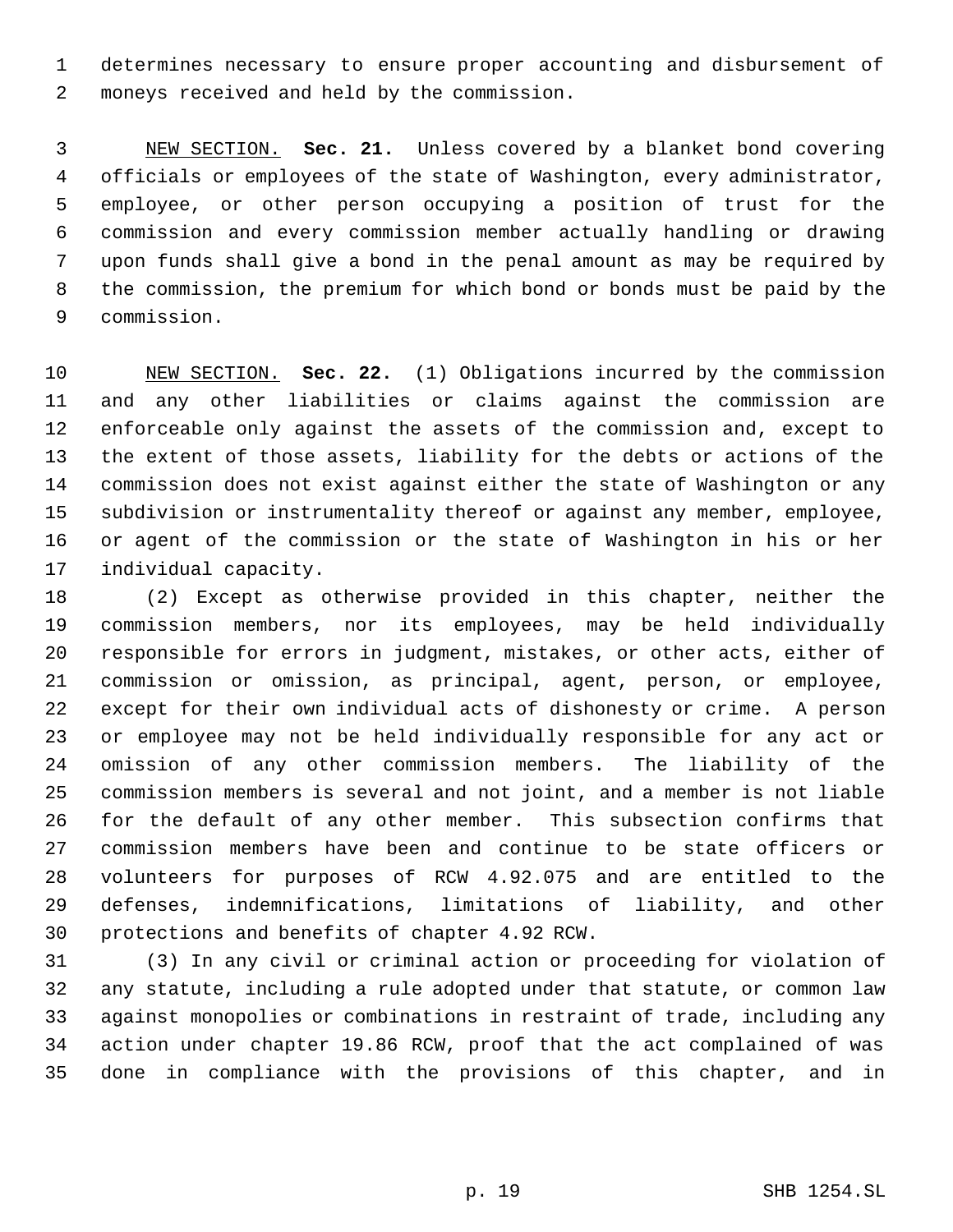furtherance of the purposes and provisions of this chapter, is a complete defense to such an action or proceeding.

 NEW SECTION. **Sec. 23.** Copies of the proceedings, records, and acts of the commission, when certified by the chair, are admissible in any court as prima facie evidence of the truth of the statements contained therein.

 NEW SECTION. **Sec. 24.** (1) Under RCW 42.56.380, certain agricultural business records, commission records, and department of agriculture records relating to the commission and producers of agricultural commodities are exempt from public disclosure.

 (2) Financial and commercial information and records submitted to either the department or the commission for the purpose of administering this chapter may be shared between the department and the commission. They may also be used, if required, in any suit or administrative hearing involving this chapter.

(3) This section does not prohibit:

 (a) The issuance of general statements based upon the reports of persons subject to this chapter as long as the statements do not identify the information furnished by any person; or

 (b) The publication by the director or the commission of the name of any person violating this chapter and a statement of the manner of the violation by that person.

 NEW SECTION. **Sec. 25.** (1) The commission shall reimburse the department for all costs incurred by the department for actions necessary to carry out this chapter, including the adoption of rules, facilitating or conducting nominations or advisory votes, and the review and approval required under section 15 of this act.

 (2) The director may provide by rule for a method to fund staff support for all commodity boards or commissions in accordance with RCW 43.23.033 if a position is not directly funded by the legislature and costs are related to the specific activity undertaken on behalf of an individual commodity board or commission. The commission shall provide funds to the department according to the rules adopted by the director.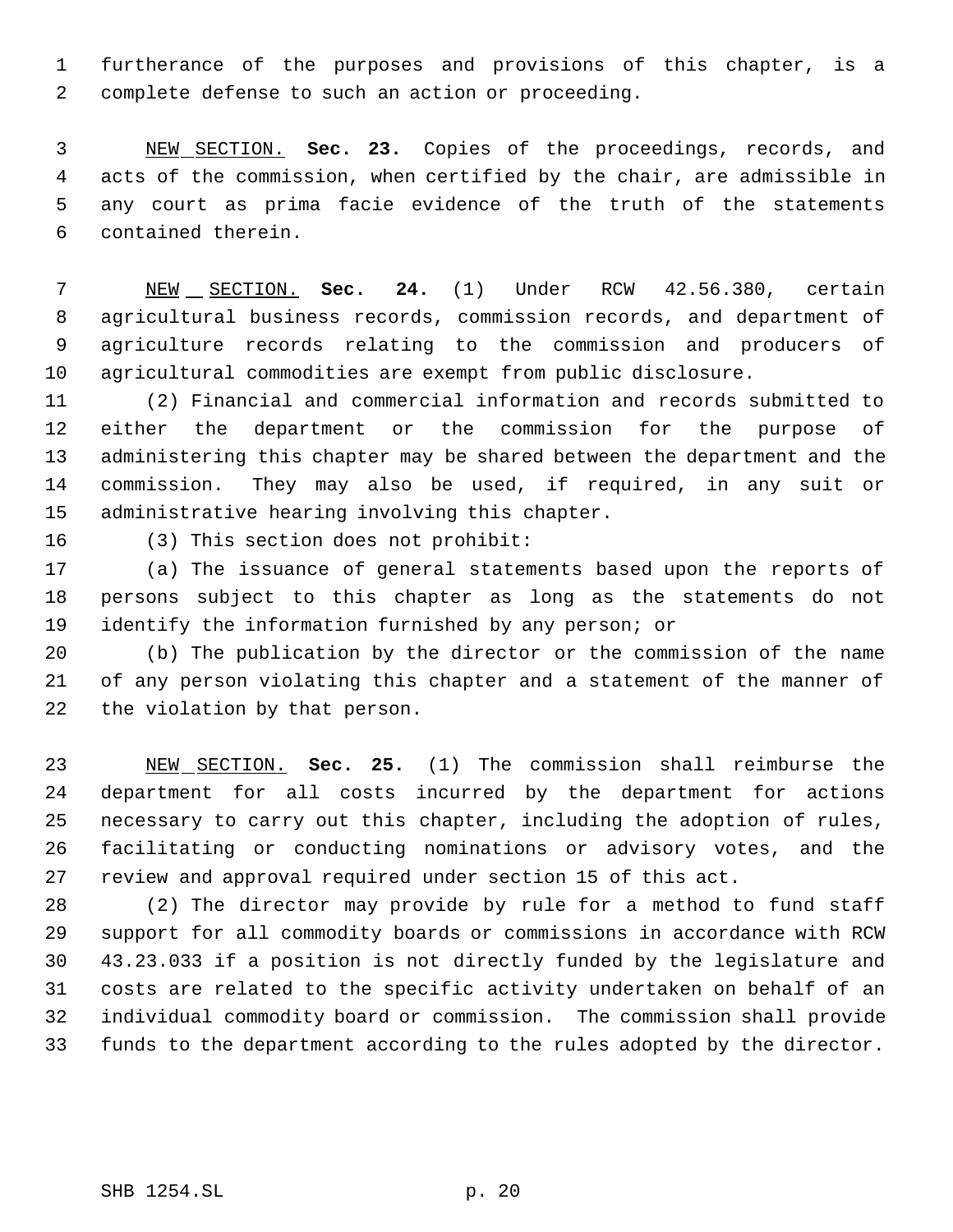NEW SECTION. **Sec. 26.** (1) The commission shall prepare a list of all producers of wheat and a list of all producers of barley, which must include for each producer his or her name and address and the amount, by unit, of wheat or barley produced during the past three years.

 (2) The commission shall prepare a list of all persons who handle wheat and all persons who handle barley, which must include for each handler his or her name and address and the amount, by unit, of wheat or barley handled during the past three years.

 (3) It is the responsibility of each producer or handler to ensure that his or her correct address is filed with the commodity commission and to submit production data and handling data to the commission as prescribed in this chapter.

 (4) Any qualified person may, at any time, have his or her name placed upon any list for which he or she qualifies by delivering or mailing the information to the commission. The lists must be corrected and brought up-to-date in accordance with evidence and information provided to the commission.

 (5) For all purposes of giving notice, conducting advisory votes, and holding referenda, the applicable list corrected up to the day preceding the date the list is certified by the commission is the list of all affected producers entitled to notice or to vote. Inadvertent failure to notify an affected producer does not invalidate a proceeding conducted under this chapter.

 (6) At the director's request when conducting a referendum for the commission, the commission shall provide the director a certified list of affected producers from the commission records. The list must include all information required by the director to conduct a referendum under this chapter, must be used to determine assent as provided in this chapter, and must be kept in the rule-making file by the director.

 NEW SECTION. **Sec. 27.** (1)(a) The initial annual assessments are the amounts most recently approved by referendum by wheat producers and barley producers and effective at the time the grain commission is established:

 (i) The initial annual assessment on wheat is three-fourths of one percent of the net receipts at the first point of sale;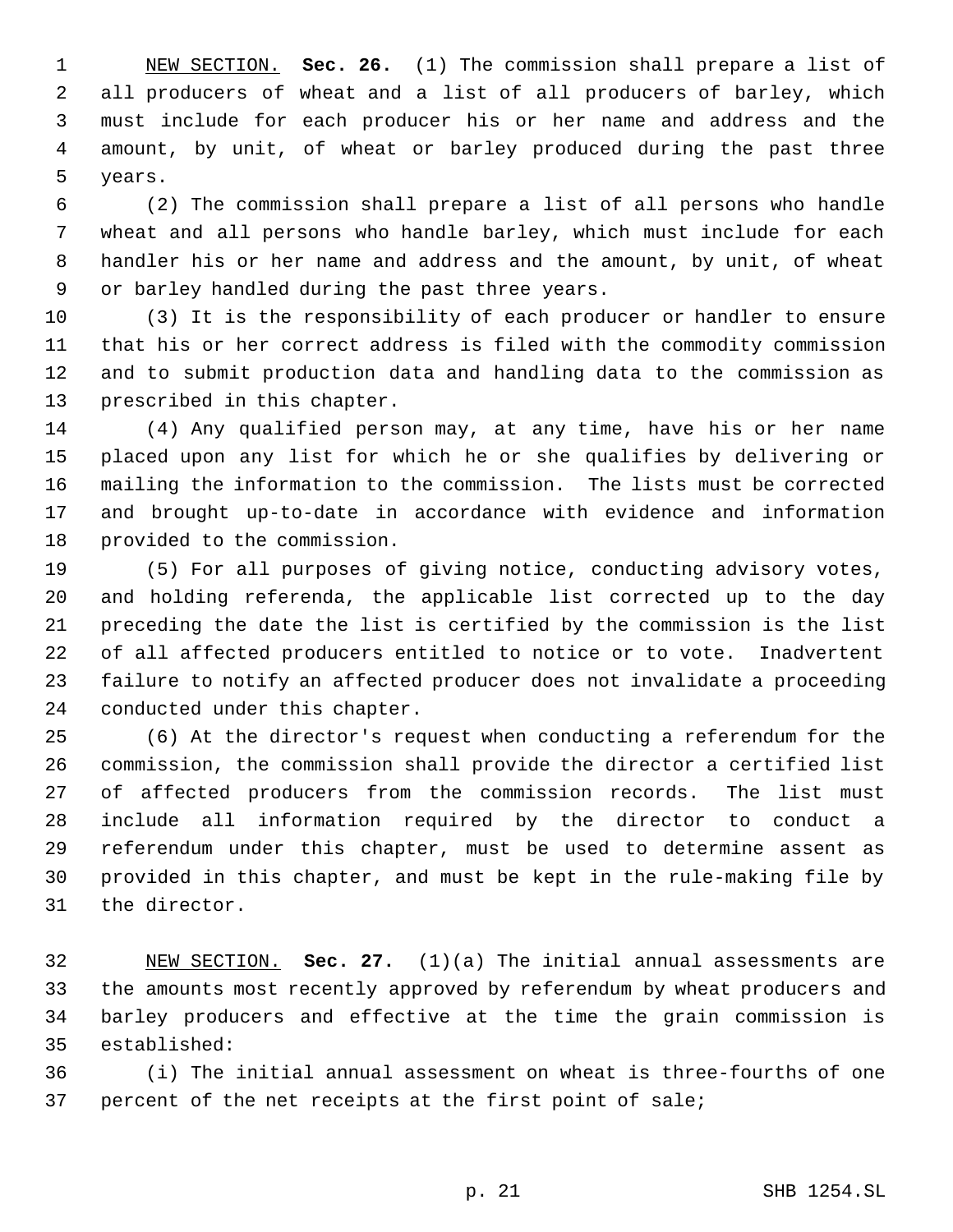(ii) The initial annual assessment on barley is one percent of the net receipts at the first point of sale.

 (b) The initial annual assessments established in this subsection are effective unless and until changed pursuant to the procedure in subsection (2) of this section.

 (2)(a) If the commission determines, based on information available to it, that the revenue from the assessment levied on wheat or barley under this chapter is too high or is inadequate to accomplish the purposes of this chapter, then with the oversight of the director the commission shall adopt a resolution setting forth the needs of the industry, the extent and probable cost of the commission activities identified as necessary to address the needs of the industry together with a brief statement justifying each activity, the proposed new assessment rate, and the expected revenue from the proposed assessment levied. The resolution must be submitted to the director for review and approval.

 (b) If the director objects to the proposed new assessment rate, the director shall explain the reasons for the objection to the commission in writing. The commission may adopt a revised resolution and submit it to the director for review and approval.

 (c) Upon receiving the director's approval and with the director's oversight, the commission may conduct a referendum to determine whether affected producers assent to the proposed new assessment rate, or may refer the matter to the director to conduct the referendum on behalf of the commission. Only wheat producers may vote on a proposed new assessment rate on wheat, and only barley producers may vote on a proposed new assessment rate on barley.

 (i) The producers have assented to the new rate if more than fifty percent by number and more than fifty percent by volume of those replying assent. The determination by volume is made on the basis of volume as determined in the list of affected producers created under section 26 of this act.

 (ii) Results of the referendum must be communicated via the news media.

 (iii) If the requisite assent is given, the commission shall adopt the new rate at its next meeting. The new rate must be adopted by rule in accordance with chapter 34.05 RCW, except as provided in section 16 of this act.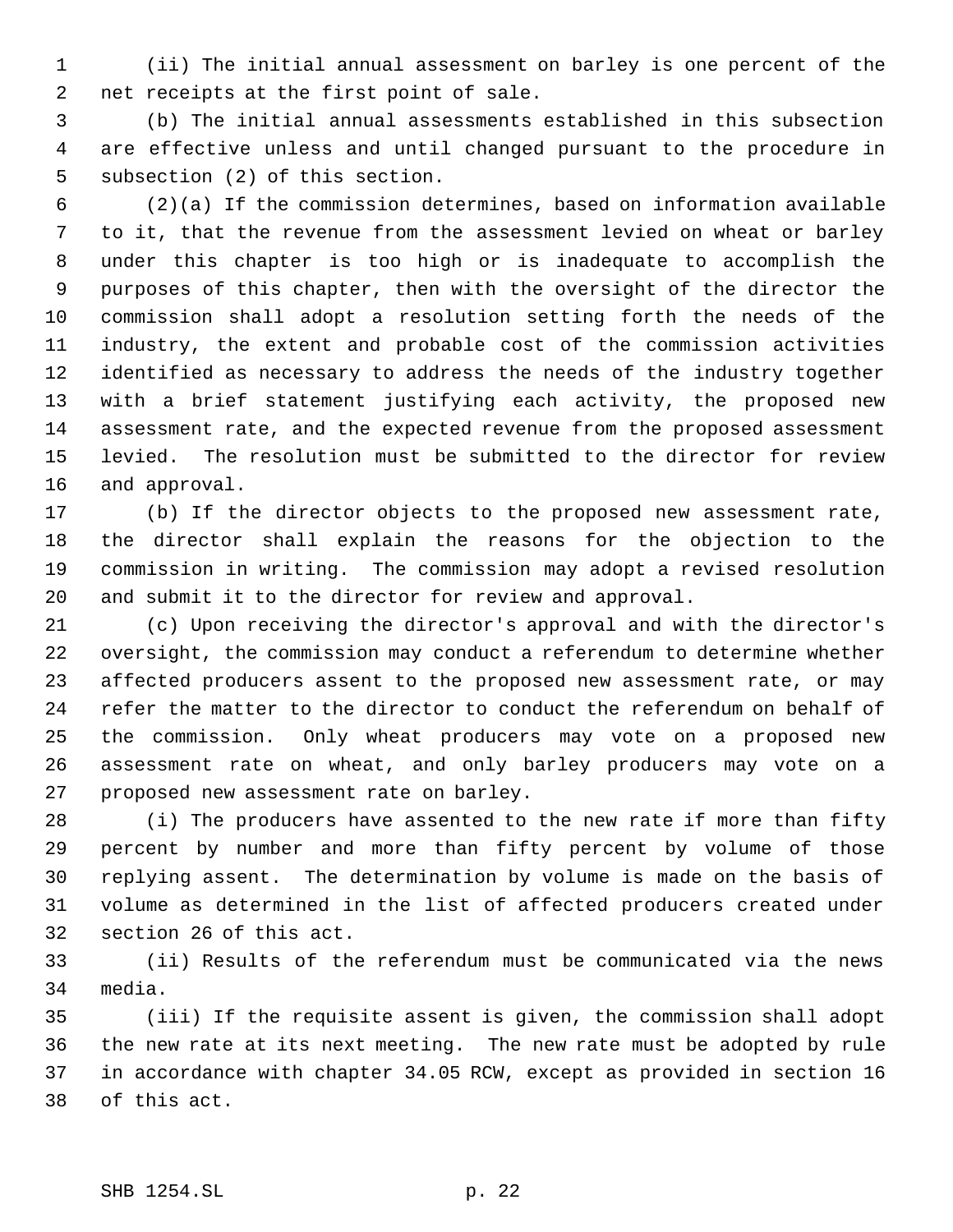(3)(a) Notwithstanding the provisions in subsection (2) of this section, the commission may, by majority vote of a quorum of its members, adopt a finding that its current revenue substantially exceeds that needed to support the current needs of the industry and the current cost of commission activities and order a temporary reduction in the annual assessments below the rate currently authorized under subsection (1) of this section.

 (b) With the director's approval, such a reduction commences on July 1st following the commission's action and expires automatically on June 30th of the subsequent year unless extended by a new action of the commission under this subsection.

 (c) Any action taken under this subsection must be communicated to affected producers via the news media and any other means it deems effective.

 (4) The annual assessment authorized in this chapter may not exceed three percent of the total market value of all affected units sold, processed, stored, or delivered for sale, processing, or storage by all affected producers of wheat or barley during the year to which the assessment applies.

 NEW SECTION. **Sec. 28.** (1) The collection of the assessment made and levied by the commission must be paid by the producer upon all commercial quantities of wheat and all commercial quantities of barley sold, processed, stored, or delivered for sale, processing, or storage by the producer. However, an assessment may not be levied or collected on wheat or barley grown and used by the producer for feed, seed, or personal consumption.

 (2) Handlers including warehousemen, processors, and feedlots receiving wheat or barley in commercial quantities from producers shall collect the assessment made and levied by the commission from each producer whose production they handle and remit the assessment to the commission on a monthly basis. Affected units of wheat or barley must not be transported, carried, shipped, sold, stored, or otherwise handled or disposed of until every due and payable assessment under this chapter has been paid and the receipt issued, but liability under this chapter does not attach to common carriers in the regular course of their business.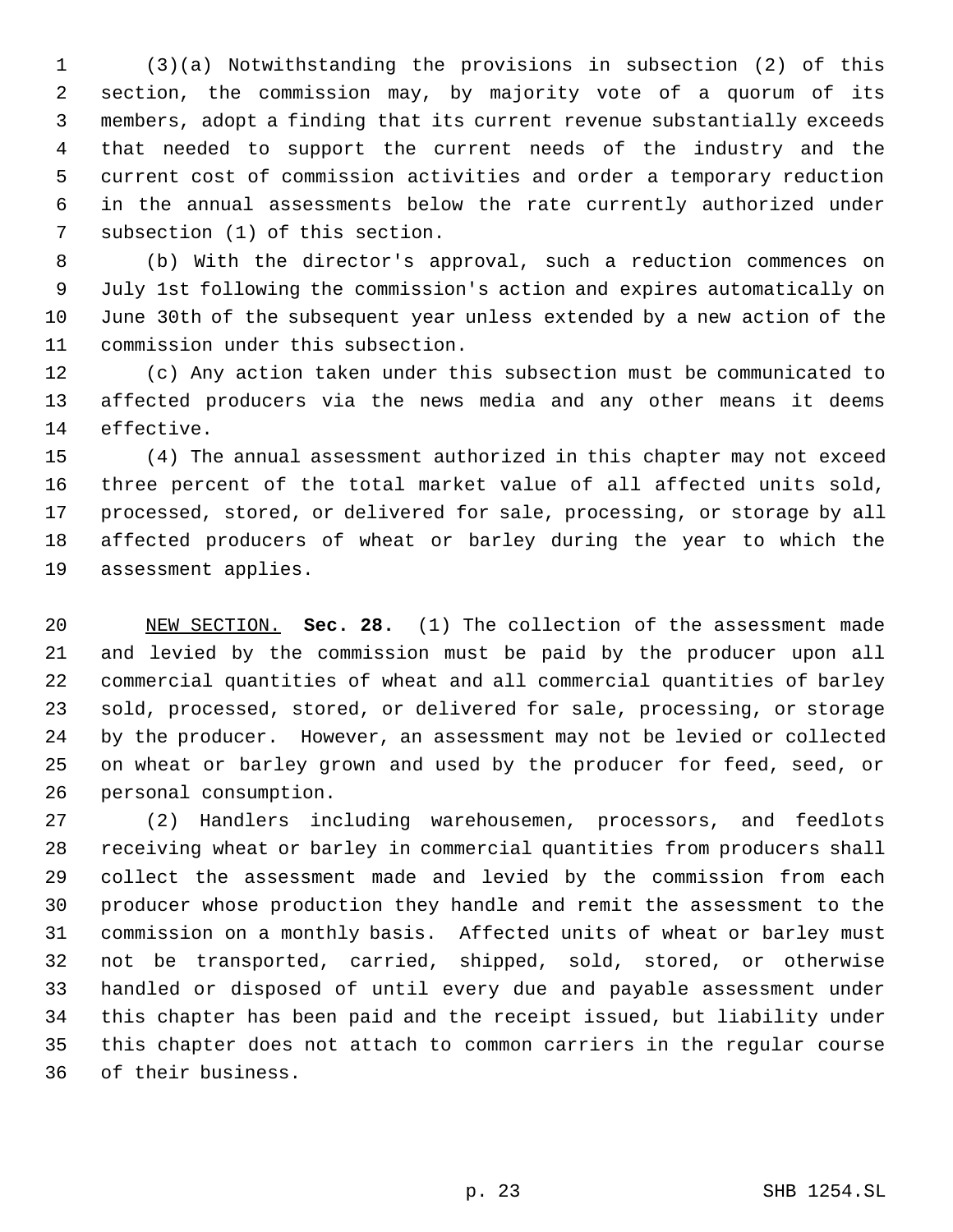(3) Any due and payable assessment levied under this chapter constitutes a personal debt of every person so assessed or who otherwise owes the assessment, and the assessment is due and payable to the commission on a monthly basis. In the event any person fails to pay the full amount of such an assessment, the commission may add to the unpaid assessment an amount not exceeding ten percent of the unpaid assessment to defray the cost of enforcing the collecting of the unpaid assessment. In the event of failure of the person or persons to pay any due and payable assessment, the commission may bring a civil action against the person or persons in a state court of competent jurisdiction for the collection thereof, together with the additional ten percent, and the action must be tried and judgment rendered as in any other cause of action for debt due and payable. Venue for an action against a person owing a due and payable assessment to the commission is in Spokane county or a county in which the person produces or handles wheat or barley.

 NEW SECTION. **Sec. 29.** (1) All moneys collected or otherwise received by the commission under this chapter must be used solely by and for the commission and may not be used for any other commission or the department, except as otherwise provided in this chapter. These moneys must be deposited in accounts in the name of the commission in any bank which is a state depository. All expenses and disbursements incurred and made under this chapter must be paid from moneys collected and received under this chapter without the necessity of a specific legislative appropriation, and all moneys deposited for the account of any order must be paid from the account by check or voucher in the form and in the manner and upon the signature of the person as may be prescribed by the commission. RCW 43.01.050 is not applicable to such an account or any moneys so received, collected, or expended.

 (2) The commission shall ensure that the expenditure of assessments collected from wheat producers and moneys transferred from the wheat commission under section 13(2) of this act are used for purposes related to the wheat industry and that the expenditure of assessments collected from barley producers and moneys transferred from the barley commission under section 13(2) of this act are used for purposes related to the barley industry. However, this section does not prevent assessments from wheat, assessments from barley, and moneys transferred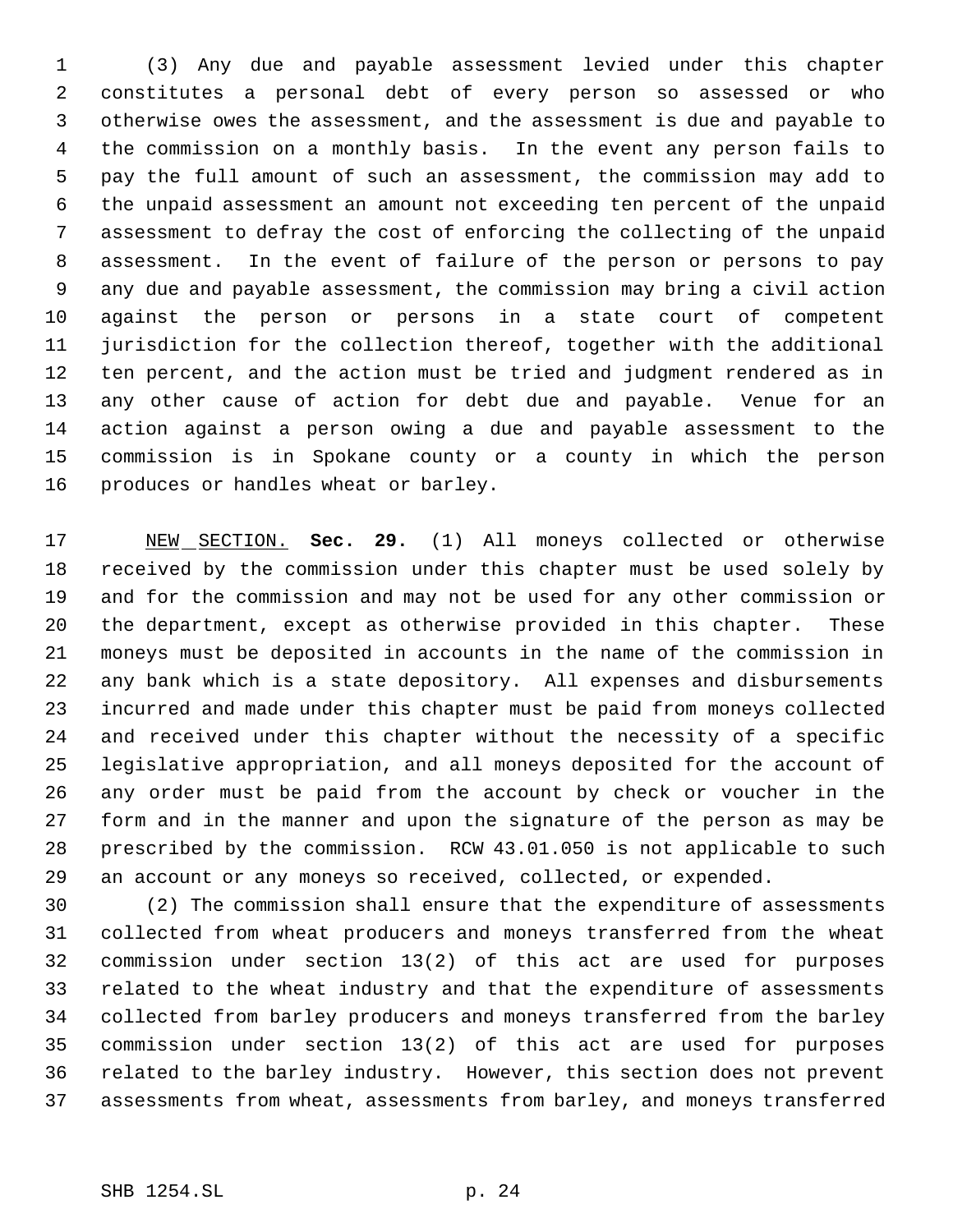from the wheat commission or barley commission under section 13(2) of this act to be combined or used together for activities, projects, and other endeavors that benefit both the wheat and barley industries.

 NEW SECTION. **Sec. 30.** (1) Any funds of the commission may be invested in savings or time deposits in banks, trust companies, and mutual savings banks that are doing business in the United States, up to the amount of insurance afforded those accounts by the federal deposit insurance corporation.

 (2) This section applies to all funds which may be lawfully so invested, which in the judgment of the commission are not required for immediate expenditure. The authority granted by this section is not exclusive and is cumulative and in addition to other authority provided by law for the investment of the funds including, but not limited to, authority granted under chapters 39.58, 39.59, and 43.84 RCW.

 NEW SECTION. **Sec. 31.** (1) To prove eligibility to vote or hold a position on the commission, each producer must show records of sales of commercial quantities of wheat or barley sold within the past three years if requested by the commission.

 (2) Each handler shall keep a complete and accurate record of all wheat and barley handled.

 (3) Handlers' records must be in the form and contain the information as the commission may by rule prescribe, must be preserved for a period of three years, and are subject to inspection at any time upon demand of the commission or its agents.

 (4) The commission through its agents may enter and inspect the premises and records of any handler of wheat or barley for the purpose of enforcing this chapter. The commission has the authority to issue subpoenas for the production of books, records, documents, and other writings of any kind from any handler and from any person having, either directly or indirectly, actual or legal control of or over the premises, books, records, documents, or other writings, for the purpose of enforcing this chapter or rules adopted under this chapter.

 (5) All information furnished to or acquired by the commission or by an agent of the commission under this section must be kept confidential by all officers, employees, and agents of the commission, except as may be necessary in a suit or other legal proceeding brought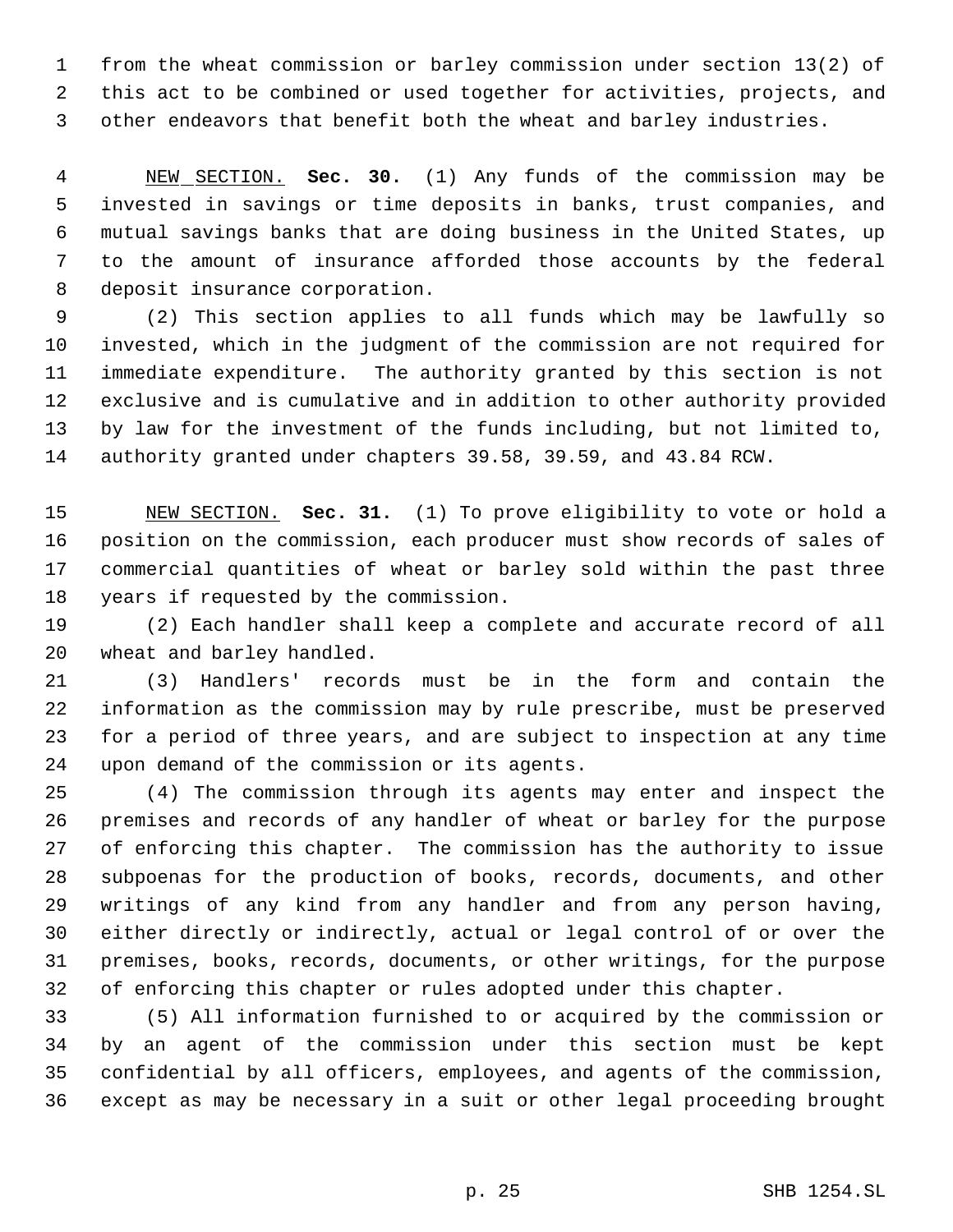by, on behalf of, or against the commission or its employees or agents involving the enforcement of this chapter or rules adopted under this chapter.

(6) This section does not prohibit:

 (a) The issuance of general statements based upon the reports of a number of persons subject to this chapter, which statements do not identify the information furnished by any person; or

 (b) The publication by the commission or the director of the name of any person violating this chapter or rules adopted under this chapter, together with a statement of the particular provisions and the manner of the violation.

 NEW SECTION. **Sec. 32.** (1) It is a misdemeanor for any person willfully to:

 (a) Violate or aid in the violation of this chapter or rules adopted under this chapter;

 (b) Submit a false or fraudulent report, statement, or record required by the director or the commission under this chapter or rules 18 adopted under this chapter; or

 (c) Fail or refuse to submit a report, statement, or record required by the director or the commission under this chapter or rules adopted under this chapter.

 (2) In the event of a violation or threatened violation of this chapter or rules adopted under this chapter, the director or the commission is entitled to an injunction in a court of competent jurisdiction to prevent further violation and to a decree of specific performance, and to a temporary restraining order and injunction pending litigation.

 (3) In the event of a violation or threatened violation of this chapter or rules adopted under this chapter, the director, the commission, or any affected producer on joining the commission may refer the violation to the prosecutor in any county in which the defendant or any defendant resides, or in which the violation was committed, or in which the defendant or any defendant has his or her principal place of business.

 (4) The superior courts are hereby vested with jurisdiction to enforce this chapter and the rules of the commission issued under this chapter, and to prevent and restrain violations of this chapter.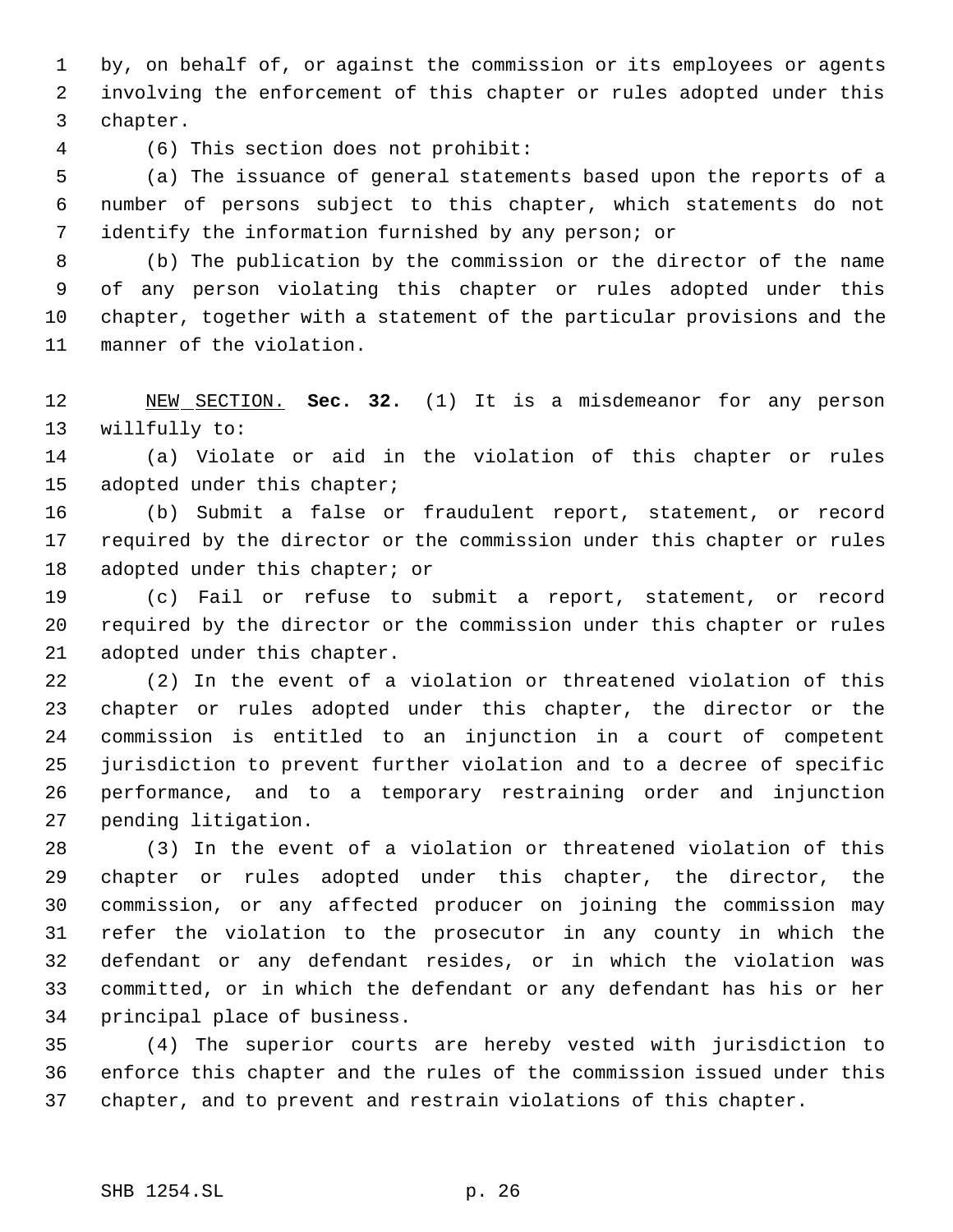**Sec. 33.** RCW 15.04.200 and 2006 c 330 s 24 are each amended to read as follows:

 (1) Under the authority of Article VIII of the state Constitution as amended, agricultural commodity commission expenditures for agricultural development or trade promotion and promotional hosting by an agricultural commodities commission under chapters 15.24, 15.28, 7 15.44, 15.65, 15.66, 15.88, 15.89, 15.-- (the new chapter created in 8 section 40 of this act), and 16.67 RCW shall be pursuant to specific budget items as approved by the agricultural commodity commission at the annual public hearings on the agricultural commodity commission budget.

 (2) Agricultural commodity commissions shall adopt rules governing promotional hosting expenditures by agricultural commodity commission employees, agents or commissioners. The rules shall identify officials and agents authorized to make expenditures and the objectives of the expenditures. Individual agricultural commodity commission commissioners shall make promotional hosting expenditures, or seek reimbursements for these expenditures, only in those instances where the expenditures have been approved by the agricultural commodity commission. All payments and reimbursements shall be identified and supported on vouchers.

 (3) Agricultural commodity commissions shall be exempt from the requirements of RCW 43.01.090 and 43.19.500 and chapter 43.82 RCW.

 **Sec. 34.** RCW 15.65.620 and 1961 c 256 s 62 are each amended to read as follows:

 Nothing in this chapter shall apply to nor alter nor change any provision of the statutes of the state of Washington relating to the 28 apple ((advertising)) commission (RCW 15.24.010-15.24.210 inclusive), to the soft tree fruits commission (RCW 15.28.010-15.28.310 inclusive), ((or)) to dairy products commission (RCW 15.44.010-15.44.180 31 inclusive), or to ((wheat)) the grain commission (( $RCW-15.63.010-$ 32 15.63.920 - inclusive)) (chapter 15.-- (the new chapter created in section 40 of this act)). No marketing agreement or order containing any of the provisions specified in RCW 15.65.310 or 15.65.320 shall be issued with respect to the respective commodities affected by said statutes unless and until any commission established by any such statute shall cease to perform the provisions of its respective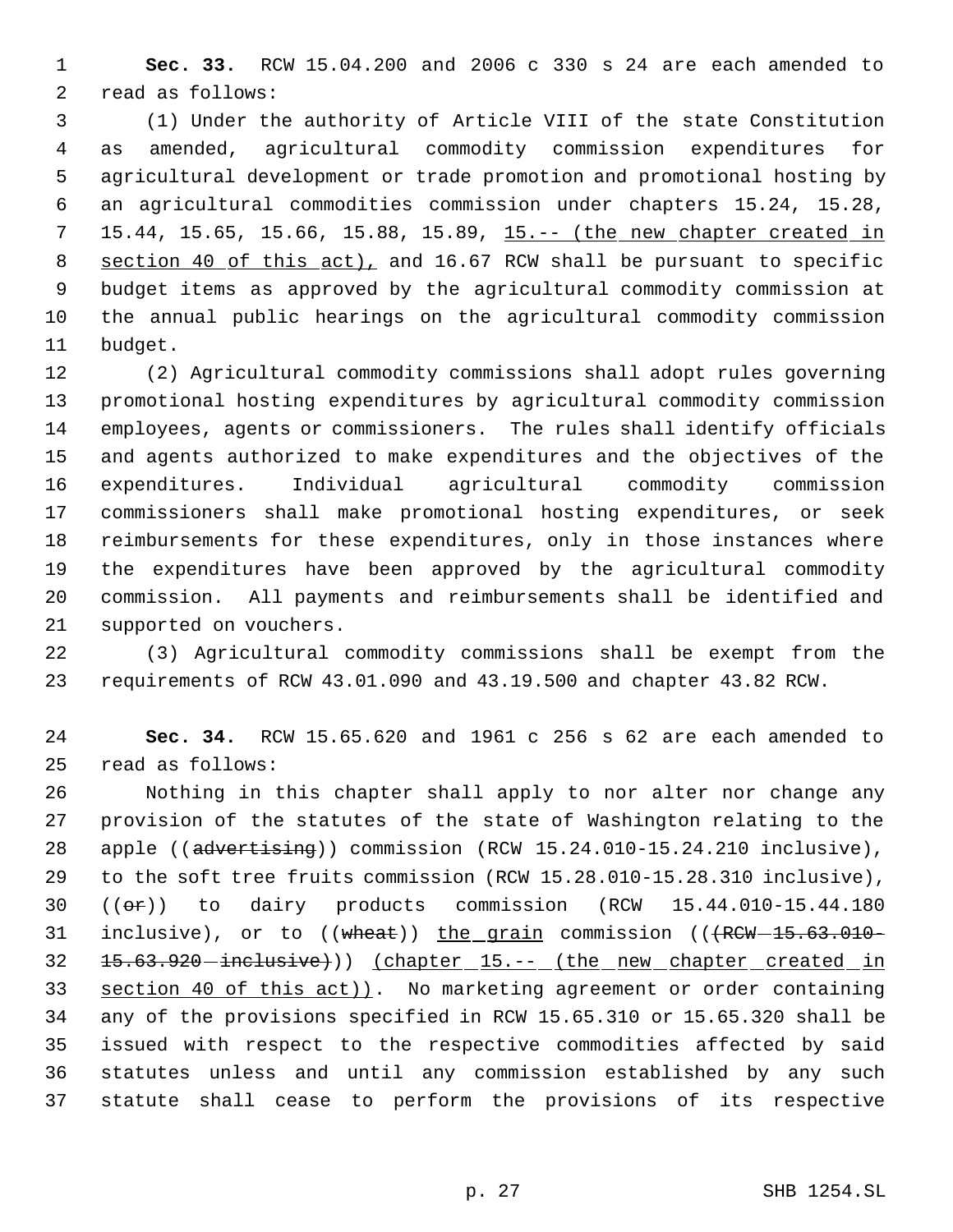statute. The provisions of this chapter shall have no application to any marketing agreement or order issued pursuant to the Washington agricultural enabling act of 1955 (chapter 15.66 RCW); except that any such marketing agreement or order issued pursuant to said 1955 act may be brought under this chapter upon compliance with the provisions of this chapter relating to amendments of marketing agreements and orders, whereupon:

 (1) The provisions of this chapter shall apply to and the provisions of said 1955 act shall cease to apply to such marketing 10 agreement or order; and

 (2) All assets and liabilities of, or pertaining to such agreement or order, and of any commission or agency established by it, shall continue to exist with respect to such agreement, order, commission or agency after being so brought under this chapter.

 **Sec. 35.** RCW 15.66.270 and 2007 c 234 s 100 are each amended to read as follows:

 This chapter does not apply to any provision of the statutes of the state of Washington relating to the Washington apple commission (chapter 15.24 RCW), to the soft tree fruits commission (chapter 15.28 20 RCW),  $(6x)$  to the dairy products commission (chapter 15.44 RCW), or to the Washington grain commission (chapter 15.-- RCW (the new chapter 22 created in section 40 of this act)). Marketing agreements or orders 23 shall not be issued with respect to apples, soft tree fruits,  $((\theta \cdot \hat{r}))$ 24 dairy products, or wheat or barley for the purposes specified in RCW 15.66.030 (1) or (2).

 **Sec. 36.** RCW 41.06.070 and 2002 c 354 s 209 are each amended to read as follows:

(1) The provisions of this chapter do not apply to:

 (a) The members of the legislature or to any employee of, or position in, the legislative branch of the state government including members, officers, and employees of the legislative council, joint legislative audit and review committee, statute law committee, and any interim committee of the legislature;

 (b) The justices of the supreme court, judges of the court of appeals, judges of the superior courts or of the inferior courts, or to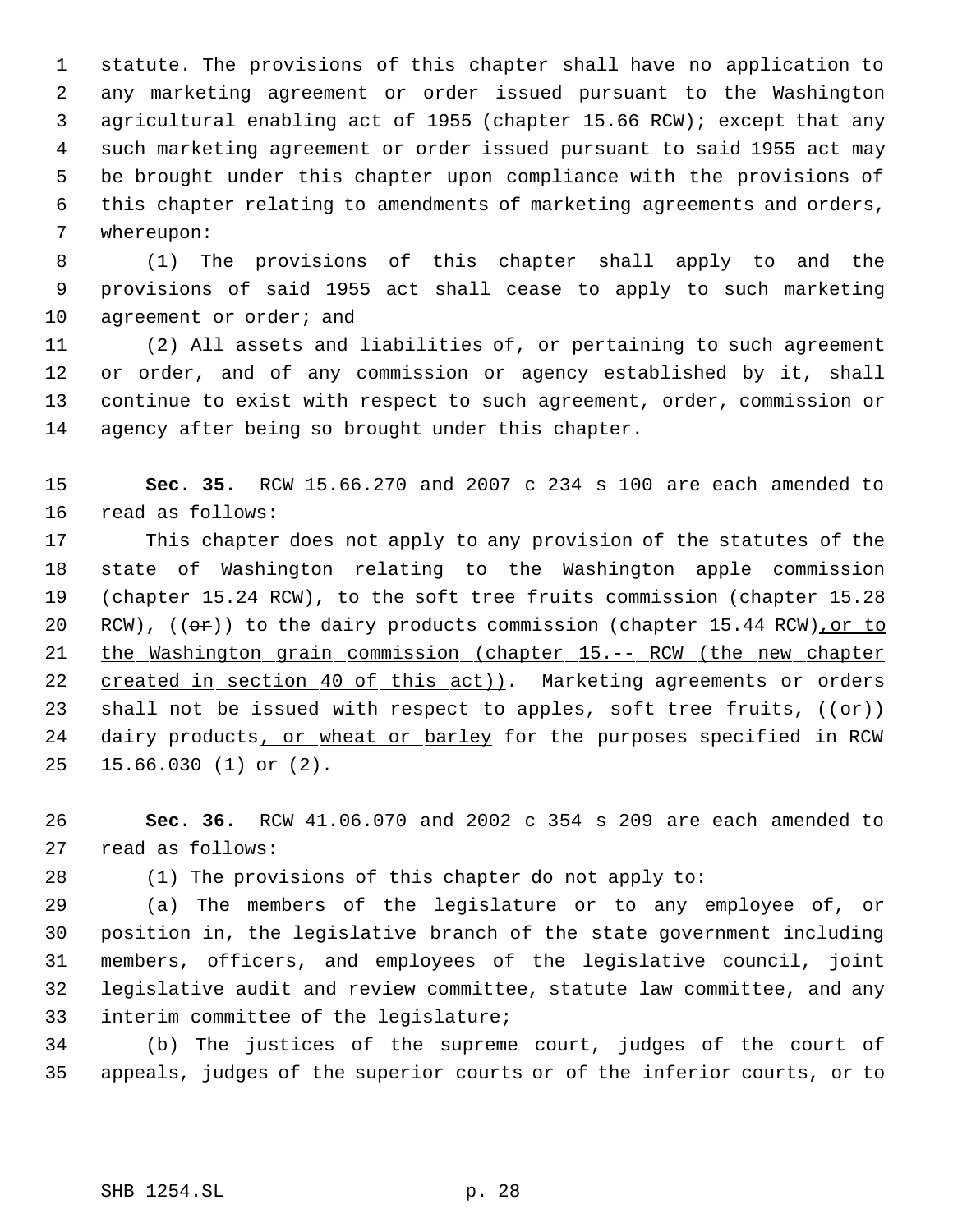any employee of, or position in the judicial branch of state 2 government;

 (c) Officers, academic personnel, and employees of technical colleges;

(d) The officers of the Washington state patrol;

(e) Elective officers of the state;

7 (f) The chief executive officer of each agency;

 (g) In the departments of employment security and social and health services, the director and the director's confidential secretary; in all other departments, the executive head of which is an individual appointed by the governor, the director, his or her confidential secretary, and his or her statutory assistant directors;

 (h) In the case of a multimember board, commission, or committee, whether the members thereof are elected, appointed by the governor or other authority, serve ex officio, or are otherwise chosen:

(i) All members of such boards, commissions, or committees;

 (ii) If the members of the board, commission, or committee serve on a part-time basis and there is a statutory executive officer: The secretary of the board, commission, or committee; the chief executive officer of the board, commission, or committee; and the confidential secretary of the chief executive officer of the board, commission, or committee;

 (iii) If the members of the board, commission, or committee serve on a full-time basis: The chief executive officer or administrative officer as designated by the board, commission, or committee; and a confidential secretary to the chair of the board, commission, or committee;

 (iv) If all members of the board, commission, or committee serve ex officio: The chief executive officer; and the confidential secretary of such chief executive officer;

 (i) The confidential secretaries and administrative assistants in the immediate offices of the elective officers of the state;

(j) Assistant attorneys general;

 (k) Commissioned and enlisted personnel in the military service of the state;

 (l) Inmate, student, part-time, or temporary employees, and part- time professional consultants, as defined by the Washington personnel resources board;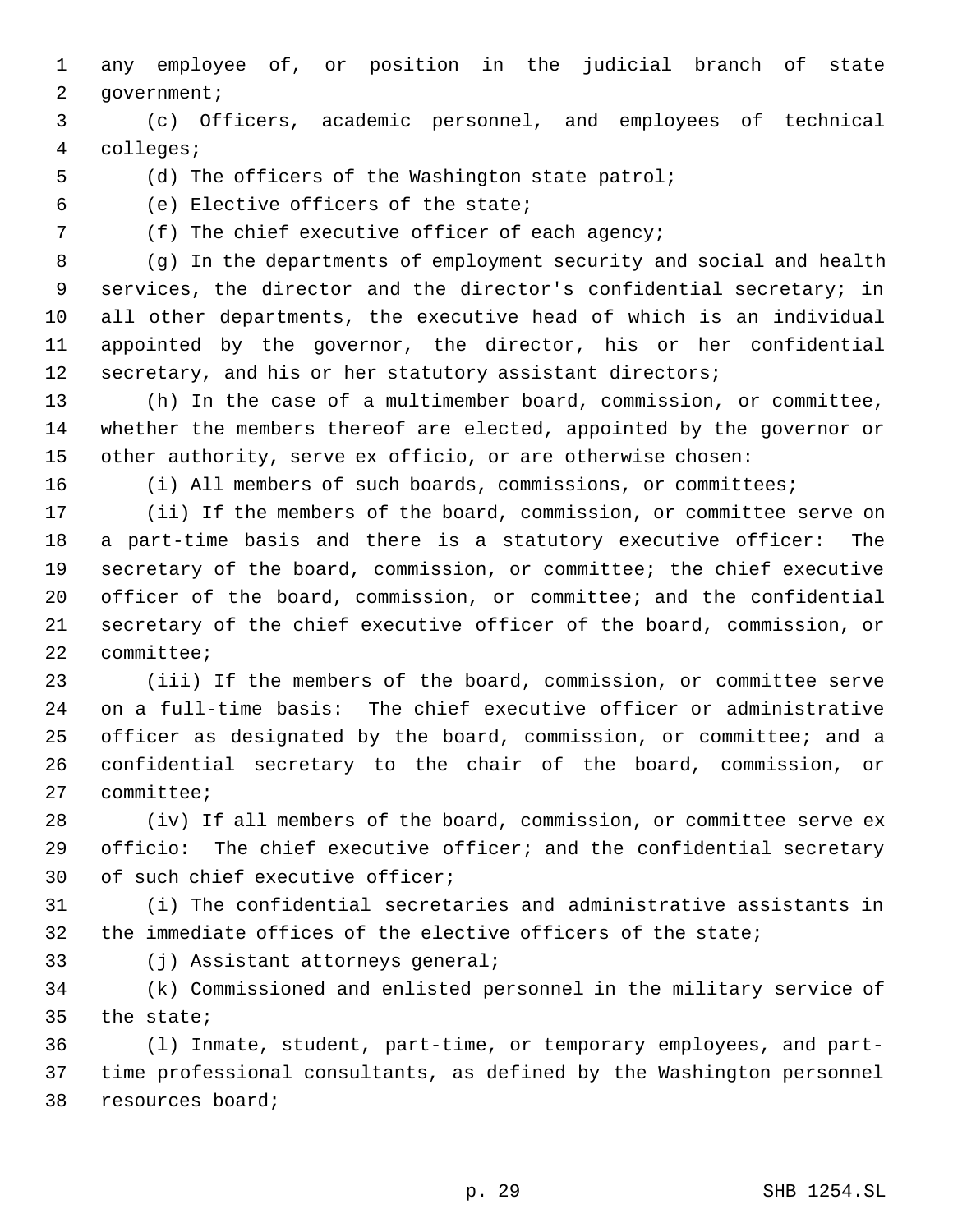(m) The public printer or to any employees of or positions in the state printing plant; (n) Officers and employees of the Washington state fruit commission; (o) Officers and employees of the Washington state apple ((advertising)) commission; (p) Officers and employees of the Washington state dairy products commission; (q) Officers and employees of the Washington tree fruit research commission; (r) Officers and employees of the Washington state beef commission; (s) Officers and employees of the Washington grain commission; (t) Officers and employees of any commission formed under chapter 15.66 RCW;  $((\{\text{t}\}))(\underline{u})$  Officers and employees of agricultural commissions formed under chapter 15.65 RCW;  $((\{u\}))(y)$  Officers and employees of the nonprofit corporation formed under chapter 67.40 RCW; 19 ( $(\{\text{v}\})$ ) (w) Executive assistants for personnel administration and labor relations in all state agencies employing such executive assistants including but not limited to all departments, offices, commissions, committees, boards, or other bodies subject to the provisions of this chapter and this subsection shall prevail over any provision of law inconsistent herewith unless specific exception is made in such law; 26 ( $(\overline{w})$ )  $(x)$  In each agency with fifty or more employees: Deputy agency heads, assistant directors or division directors, and not more than three principal policy assistants who report directly to the 29 agency head or deputy agency heads;  $((\{x\}))(y)$  All employees of the marine employees' commission; 31 ( $(\langle \overline{\mathbf{y}} \rangle)$  (z) Staff employed by the department of community, trade, and economic development to administer energy policy functions and manage energy site evaluation council activities under RCW 43.21F.045(2)(m); 35 ( $(\frac{1}{2})$ ) (aa) Staff employed by Washington State University to administer energy education, applied research, and technology transfer programs under RCW 43.21F.045 as provided in RCW 28B.30.900(5).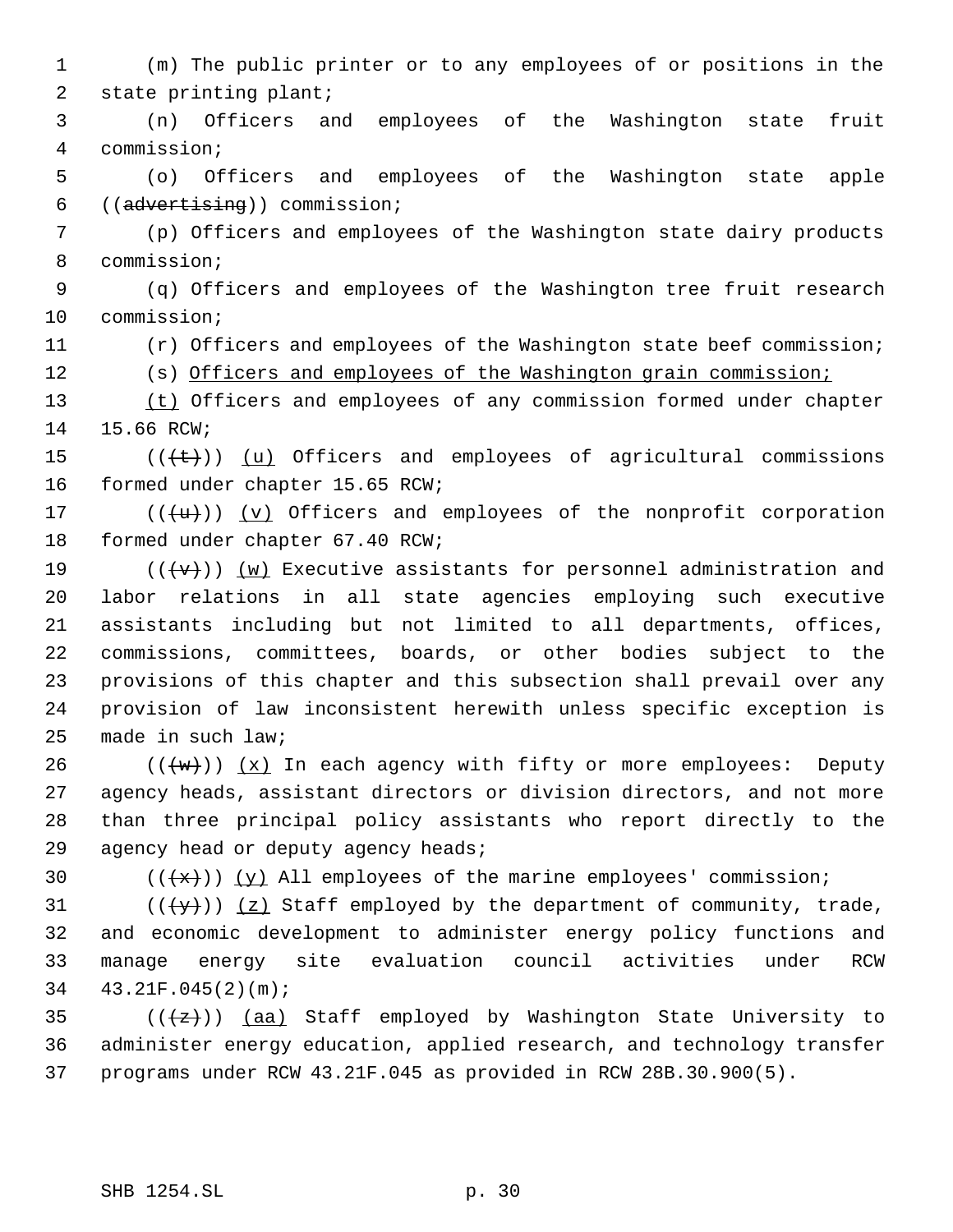(2) The following classifications, positions, and employees of institutions of higher education and related boards are hereby exempted from coverage of this chapter:

 (a) Members of the governing board of each institution of higher education and related boards, all presidents, vice presidents, and their confidential secretaries, administrative, and personal assistants; deans, directors, and chairs; academic personnel; and executive heads of major administrative or academic divisions employed by institutions of higher education; principal assistants to executive heads of major administrative or academic divisions; other managerial or professional employees in an institution or related board having substantial responsibility for directing or controlling program operations and accountable for allocation of resources and program results, or for the formulation of institutional policy, or for carrying out personnel administration or labor relations functions, legislative relations, public information, development, senior computer systems and network programming, or internal audits and investigations; and any employee of a community college district whose place of work is one which is physically located outside the state of Washington and who is employed pursuant to RCW 28B.50.092 and assigned to an educational program operating outside of the state of Washington;

 (b) The governing board of each institution, and related boards, may also exempt from this chapter classifications involving research activities, counseling of students, extension or continuing education activities, graphic arts or publications activities requiring prescribed academic preparation or special training as determined by the board: PROVIDED, That no nonacademic employee engaged in office, clerical, maintenance, or food and trade services may be exempted by the board under this provision;

 (c) Printing craft employees in the department of printing at the University of Washington.

 (3) In addition to the exemptions specifically provided by this chapter, the director of personnel may provide for further exemptions pursuant to the following procedures. The governor or other appropriate elected official may submit requests for exemption to the director of personnel stating the reasons for requesting such exemptions. The director of personnel shall hold a public hearing, after proper notice, on requests submitted pursuant to this subsection.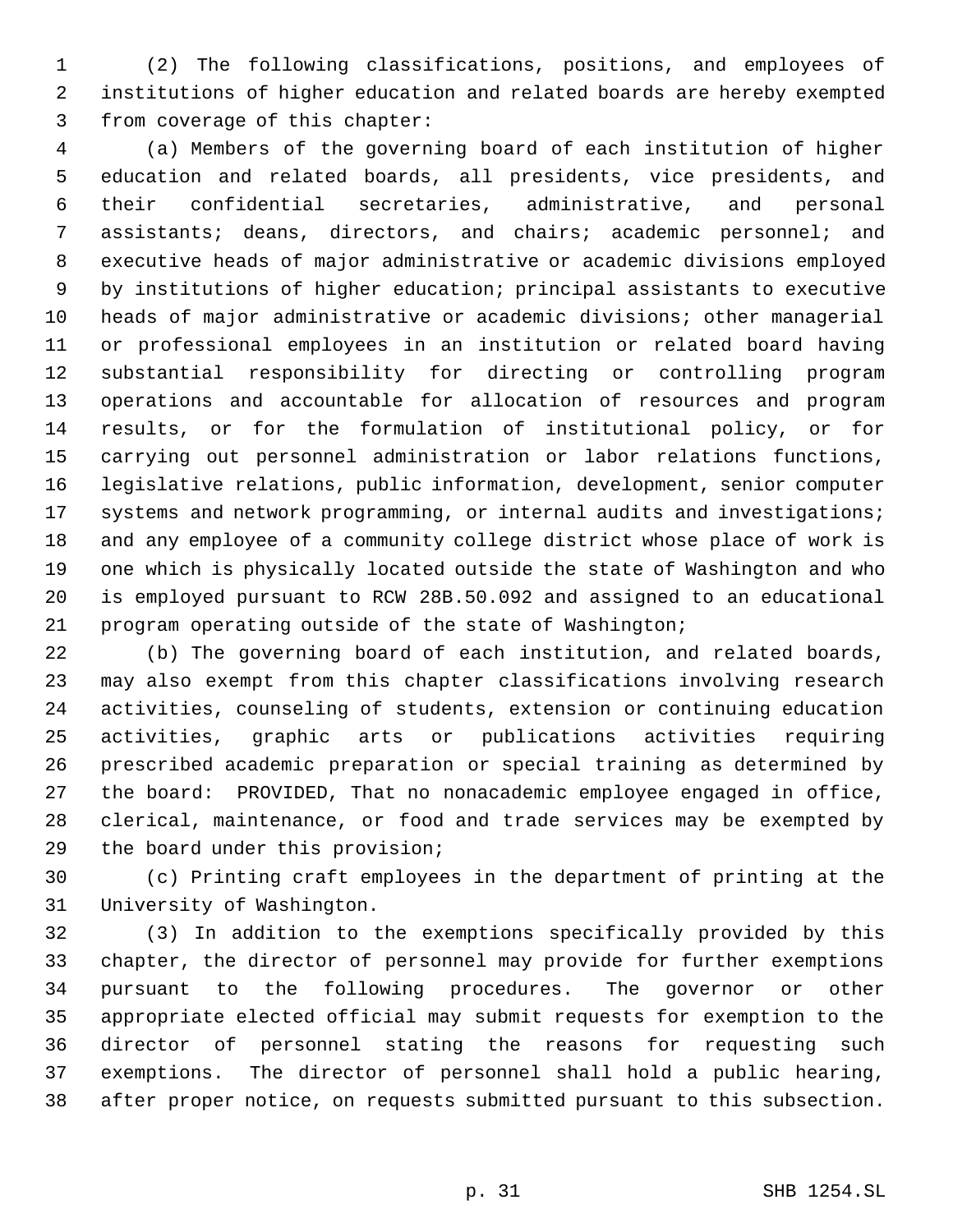If the director determines that the position for which exemption is requested is one involving substantial responsibility for the formulation of basic agency or executive policy or one involving directing and controlling program operations of an agency or a major administrative division thereof, the director of personnel shall grant the request and such determination shall be final as to any decision made before July 1, 1993. The total number of additional exemptions permitted under this subsection shall not exceed one percent of the number of employees in the classified service not including employees of institutions of higher education and related boards for those agencies not directly under the authority of any elected public official other than the governor, and shall not exceed a total of twenty-five for all agencies under the authority of elected public officials other than the governor.

 The salary and fringe benefits of all positions presently or hereafter exempted except for the chief executive officer of each agency, full-time members of boards and commissions, administrative assistants and confidential secretaries in the immediate office of an elected state official, and the personnel listed in subsections (1)(j) 20 through  $((\{u\}))(y)$  and  $((\{x\}))(y)$  and (2) of this section, shall be determined by the director of personnel. Changes to the classification plan affecting exempt salaries must meet the same provisions for classified salary increases resulting from adjustments to the classification plan as outlined in RCW 41.06.152.

 Any person holding a classified position subject to the provisions of this chapter shall, when and if such position is subsequently exempted from the application of this chapter, be afforded the following rights: If such person previously held permanent status in another classified position, such person shall have a right of reversion to the highest class of position previously held, or to a position of similar nature and salary.

 Any classified employee having civil service status in a classified position who accepts an appointment in an exempt position shall have the right of reversion to the highest class of position previously held, or to a position of similar nature and salary.

 A person occupying an exempt position who is terminated from the position for gross misconduct or malfeasance does not have the right of reversion to a classified position as provided for in this section.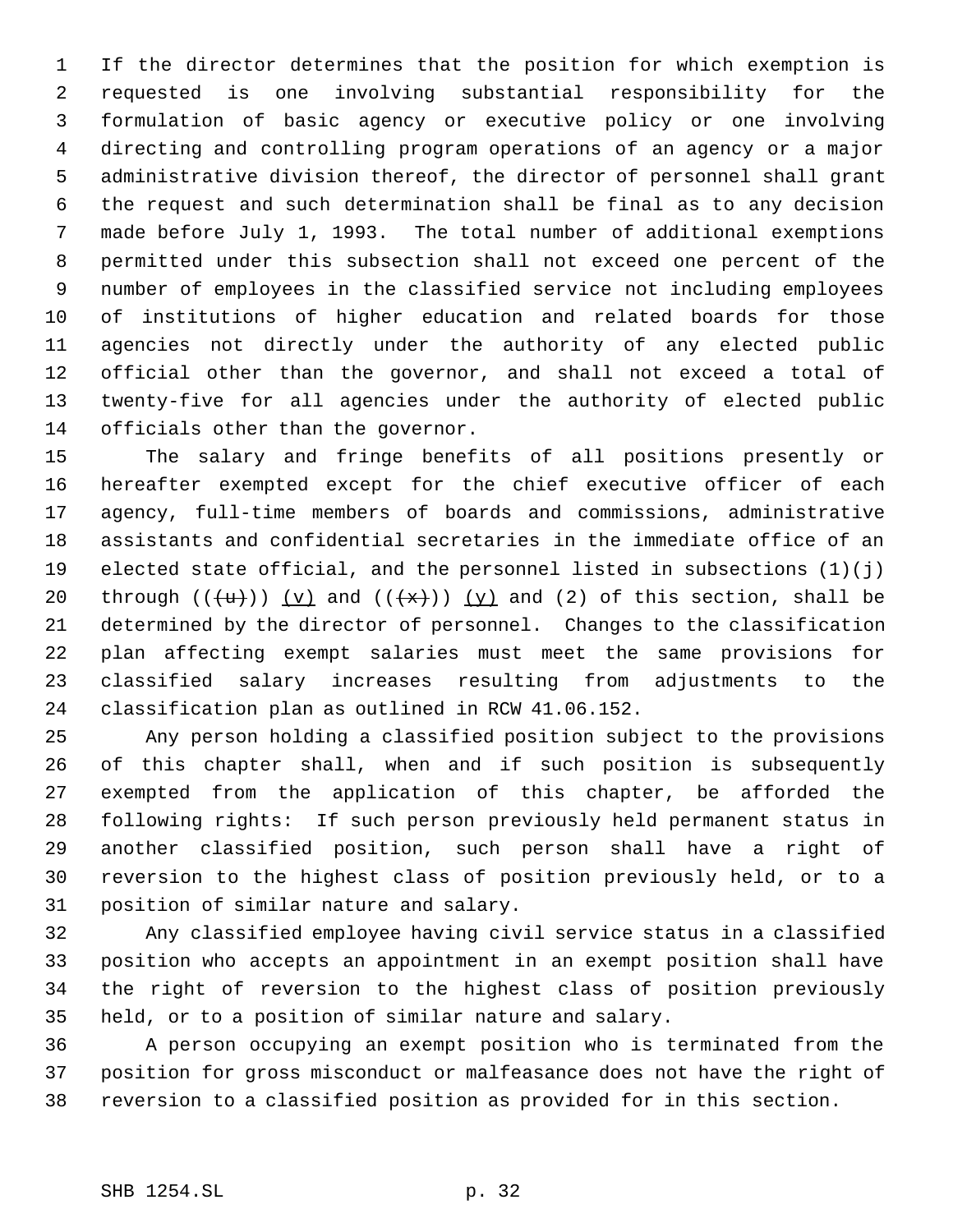**Sec. 37.** RCW 42.56.380 and 2007 c 177 s 1 are each amended to read as follows:

 The following information relating to agriculture and livestock is exempt from disclosure under this chapter:

(1) Business-related information under RCW 15.86.110;

(2) Information provided under RCW 15.54.362;

 (3) Production or sales records required to determine assessment levels and actual assessment payments to commodity boards and commissions formed under chapters 15.24, 15.26, 15.28, 15.44, 15.65, 10 15.66, 15.74, 15.88, 15.-- (the new chapter created in section 40 of 11 this act), 15.100, 15.89, and 16.67 RCW or required by the department of agriculture to administer these chapters or the department's programs;

 (4) Consignment information contained on phytosanitary certificates issued by the department of agriculture under chapters 15.13, 15.49, and 15.17 RCW or federal phytosanitary certificates issued under 7 C.F.R. 353 through cooperative agreements with the animal and plant health inspection service, United States department of agriculture, or on applications for phytosanitary certification required by the 20 department of agriculture;

 (5) Financial and commercial information and records supplied by persons (a) to the department of agriculture for the purpose of conducting a referendum for the potential establishment of a commodity board or commission; or (b) to the department of agriculture or commodity boards or commissions formed under chapter 15.24, 15.28, 26 15.44, 15.65, 15.66, 15.74, 15.88, 15.-- (the new chapter created in 27 section 40 of this act), 15.100, 15.89, or 16.67 RCW with respect to domestic or export marketing activities or individual producer's production information;

 (6) Except under RCW 15.19.080, information obtained regarding the purchases, sales, or production of an individual American ginseng grower or dealer;

 (7) Information that can be identified to a particular business and that is collected under RCW 15.17.140(2) and 15.17.143 for certificates of compliance;

(8) Financial statements provided under RCW 16.65.030(1)(d);

 (9) Information submitted by an individual or business for the purpose of participating in a state or national animal identification